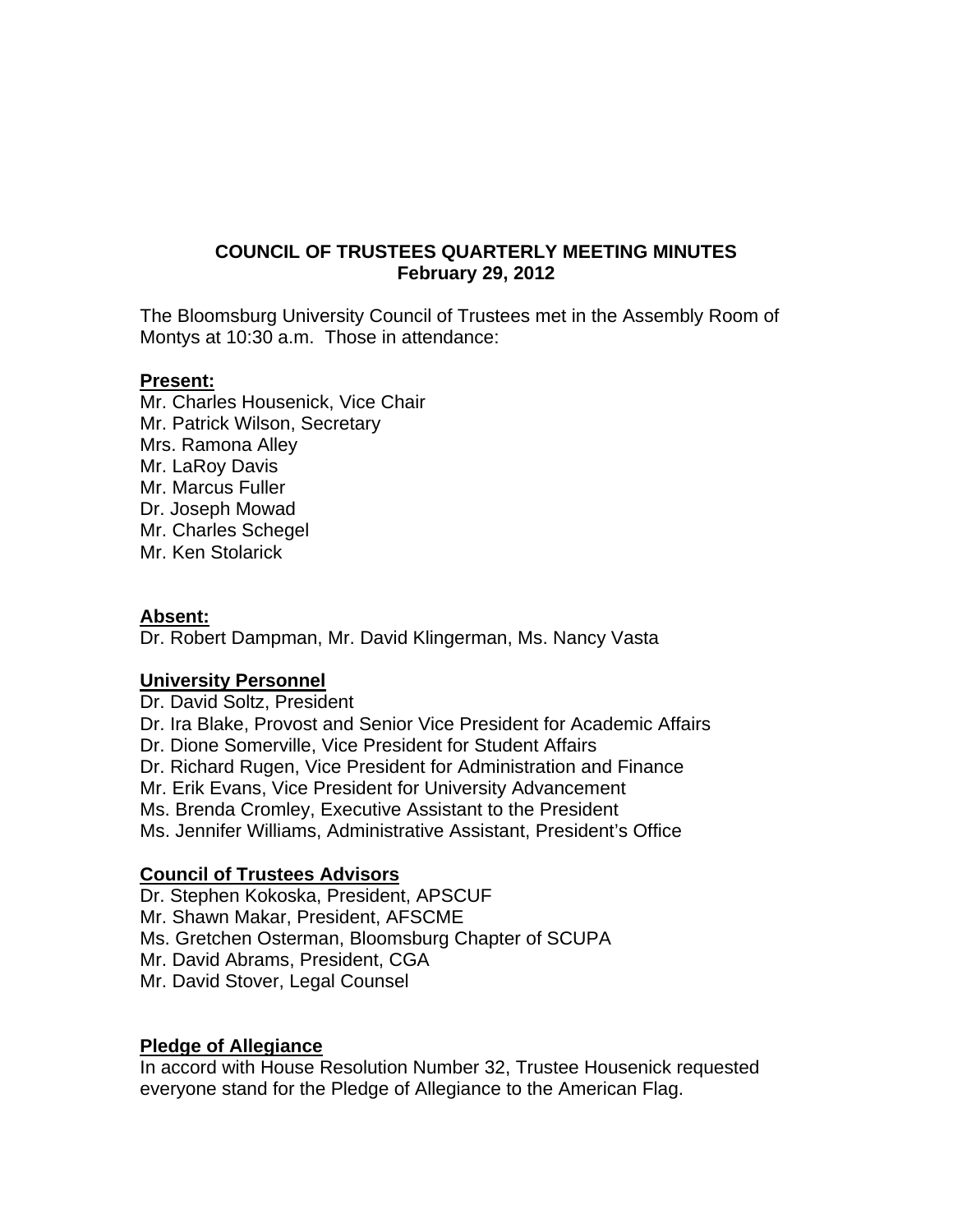# **Call to Order**

Trustee Housenick, Vice Chair of the Council of Trustees, called the meeting to order and welcomed all those in attendance.

## **Minutes of the Council of Trustees**

A motion was made by Trustee Mowad, seconded by Trustee Alley, and unanimously carried that the November 30, 2011 minutes be approved.

# **NEW BUSINESS**

## **Introductions**

Trustee Housenick introduced those in the audience who were either nominated or granted Emeritus status: Dr. Mainuddin Afza, Mr. Robert Hakim, and Ms. Linda Hill. Individuals spoke on behalf of their respective departments to express reasons for nominating the individuals.

Trustee Housenick also recognized those individuals serving on the Advisory panel: Mr. Shawn Makar, Ms. Gretchen Osterman, Dr. Stephen Kokoska, Mr. David Abrams, and Mr. David Stover.

## **President's Report**

President Soltz reviewed his President's Report with the Trustees. A copy of the report will be appended to the minutes.

# **Manager Emeritus**

On a motion by Trustee Alley, seconded by Trustee Mowad, Manager Emeritus was unanimous approved for: Mr. Robert Hakim.

## **Non Instructional Emeritus**

On a motion by Trustee Alley, seconded by Trustee Davis, Non Instructional Emeritus was unanimously approved for Ms. Linda Hill.

## **STUDENT AFFAIRS**

Trustee Housenick called on Dr. Dione Somerville, Vice President of Student Affairs, to lead discussion on the Student Affairs section of the agenda.

## **Room and Board Fees**

Trustee Davis made a motion to approve a room fee increase of 3% and board fee increase of 1.75%, and \$50 additional FLEX in meal plans for the 2012-2013 academic year. Seconded by Wilson. Unanimous approval.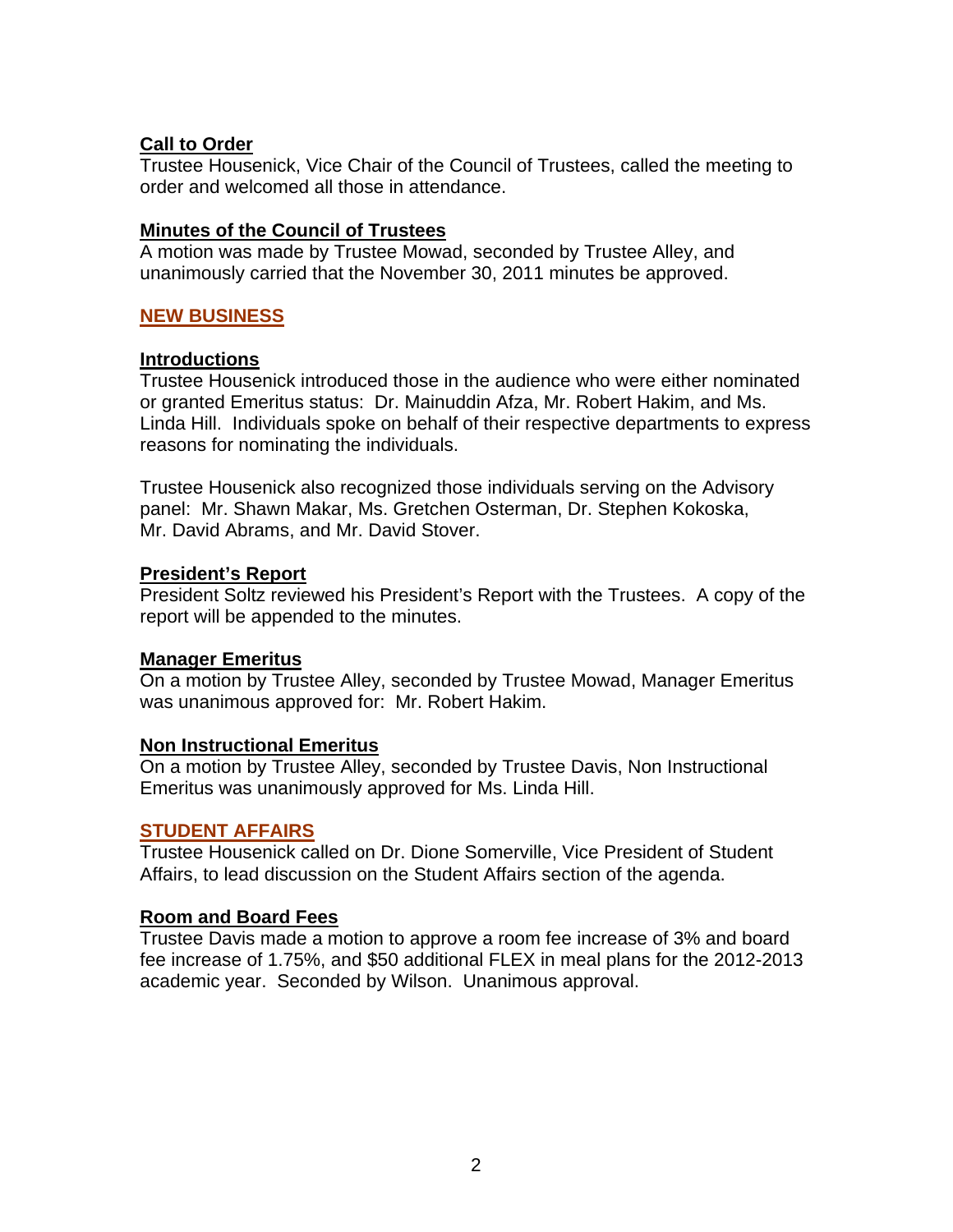## **GENERAL ADMINISTRATION**

Trustee Housenick recognized Dr. Richard Rugen, Vice President of Administration and Finance, to lead discussion of the General Administration section of the agenda.

#### **Report on Audit 2010-2011**

On a motion by Trustee Davis, seconded by Trustee Wilson, the audit report prepared by ParenteBeard for the 2010-2011 year was unanimously approved.

#### **Approval of Purchasing Activity**

Trustee Davis made a motion, seconded by Trustee Mowad, and unanimously carried, to approve purchasing activity under Act 188 in excess of \$10,000 for October 22, 2011 to January 13, 2012.

#### **Delinquent Student Accounts**

Trustee Davis made a motion to write-off delinquent student accounts as presented by Dr. Richard Rugen, seconded by Trustee Wilson. Unanimous approval.

#### **Proposed Fee Schedule 2012-2013**

Dr. Richard Rugen reviewed the information presented to the Trustees. Trustee Davis made a motion to accept the fee schedule for 2012-2013, seconded by Trustee Alley. Unanimous approval.

#### **Capital Project Request**

Dr. Richard Rugen, Vice President for Administration and Finance, reviewed the capital project requests and recommended prioritization for funding/authorization for 2012-2013 to 2017-2018.

- Priority **Anticipated funding** 1. Waller Renovation/Addition FY 2013-14 2. McCormick Renovation Not in 5-year program
- 3. Facilities Maintenance Building Relocation Not in 5-year program

Trustee Davis made a motion to approve the capital project requests as presented, Seconded by Trustee Wilson. Unanimous approval.

## **OTHER BUSINESS**

## **Presidential Evaluation**

Trustee Housenick reported: "The trustees reviewed the evaluation for President David Soltz this morning. Everything is being conducted as it should be. We applaud the job President Soltz is doing and will recommend to the Chancellor his contract be extended."

Trustee Alley made a motion to approve the "informal" evaluation of Dr. David Soltz. Seconded by Trustee Davis. Unanimous approval.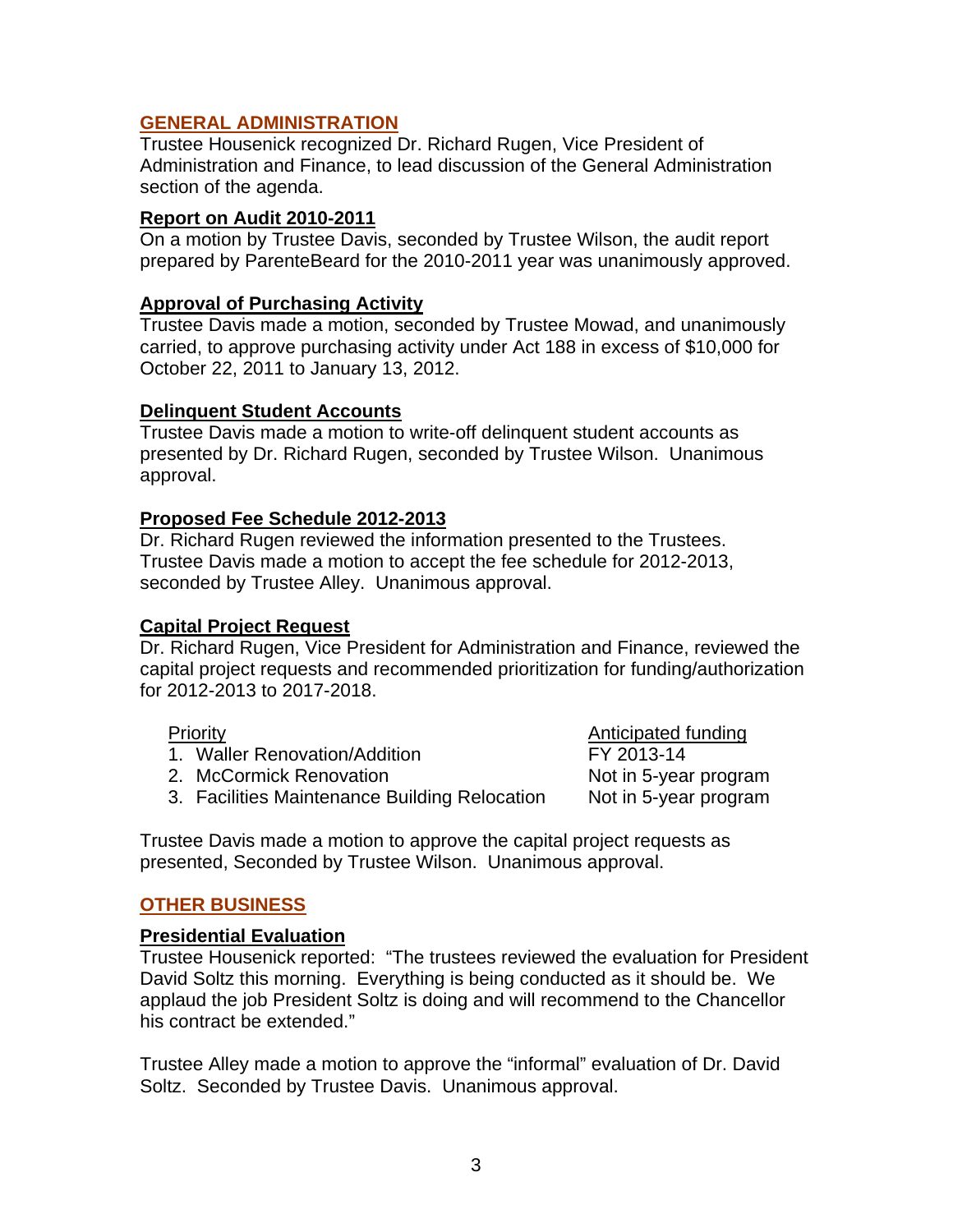# **ACADEMIC AFFAIRS**

#### **"A Taste of the Arts" – presentation**

Trustee Housenick introduced Dr. Ira Blake, Provost and Senior Vice President of Academic Affairs to present the information item.

Dr. Blake introduced Dr. James Brown, Dean of Liberal Arts to make the presentation. Ms. Janine Liesner, a Mass Communications major, telecommunications track and theatre arts minor was a featured singer during the presentation.

Dr. Brown then introduced Mr. Randall Presswood, Director of the Performing Arts Facilities and Programs, who spoke in regard to the Celebrity Artist Series and Scholarship Opportunities.

## **Nominating Committee**

Trustee Housenick reported a nominating committee must be appointed who, at the June meeting, will present a slate of officers for the Council of Trustees for the 2012-2014 fiscal years. The following trustees have agreed to serve on the committee:

- Mrs. Ramona Alley, Chair
- Mr. Lee Davis
- Dr. Joseph Mowad

## **Adjournment**

With no other items to be presented to the Council, Trustee Housenick adjourned the meeting at 11:40 a.m.

\_\_\_\_\_\_\_\_\_\_\_\_\_\_\_\_\_\_\_\_\_\_\_\_ \_\_\_\_\_\_\_\_\_\_\_\_\_\_\_\_\_\_\_\_\_\_\_\_\_\_\_

Patrick Wilson **D. Williams** Secretary **Administrative Assistant**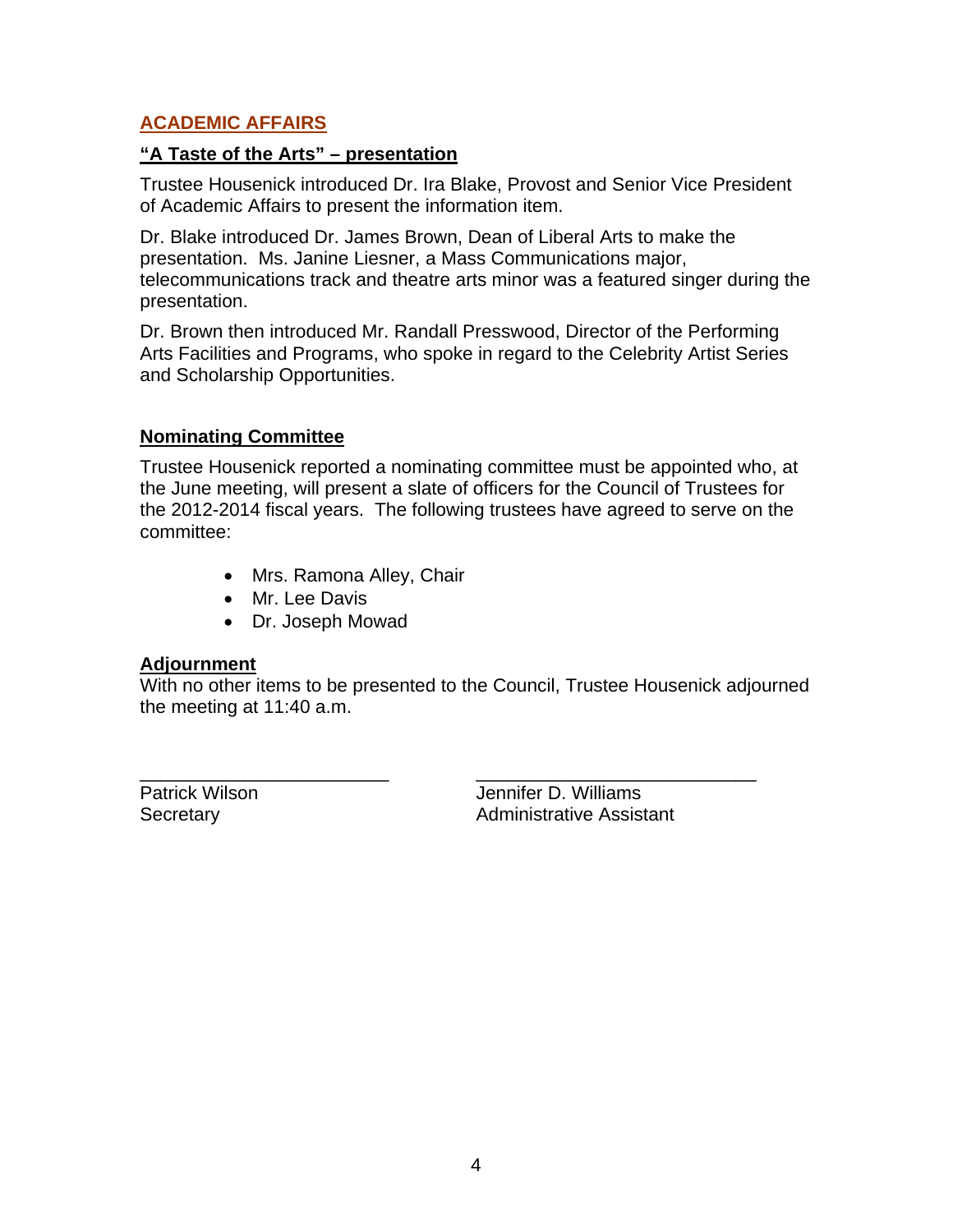# BLOOMSBURG UNIVERSITY OF PENNSYLVANIA Bloomsburg, PA 17815

## **PRESIDENT'S REPORT TO THE BLOOMSBURG UNIVERSITY COUNCIL OF TRUSTEES**

# **February 29, 2012**

I want to also welcome our two new trustees, Charlie Schlegel and Ken Stolarick. Trustee Housenick gave a brief background on both gentleman and I will provide some more detail.

Charlie Schlegel taught social studies for 35 years in the Shikellamy School District where he served as Student Council adviser, athletic director and football and basketball coach. He has served on a number of commissions, boards and authorities, including the Sunbury City Council, Sunbury Revitalization Incorporated and the Sunbury Municipal Authority. Charlie's three children are also BU graduates.

Ken Stolarick is vice president of commercial banking for M&T Bank in Pottsville. He serves as board vice president of Schuylkill Community Action and board treasurer of Schuylkill YMCA and Northeast Pennsylvania Manufacturers and Employers Association. He also is a board member of the Schuylkill Economic Development Corp. and Pine Grove Area Education Foundation.

With their appointments we are now at our full complement of trustees.

Since the Council of Trustees last met, we had a successful graduate and undergraduate commencement in December in which 395 students received Bachelor Degrees and 95 students received Masters Degrees.

Here are some additional highlights since the December Trustee meeting.

 Several of the trustees were able to join us a few weeks ago as we announced the \$2 million commitment to the Bloomsburg University Foundation by Susan McDowell. This is the largest gift in the history of the Foundation and is given in support of the College of Education to establish the McDowell Institute for Teacher Excellence in Positive Behavior Support.

The McDowell Institute is designed to equip educators with strategies, practices and experiences to effectively support the academic, social and emotional growth of all students. Instruction in the methods of positive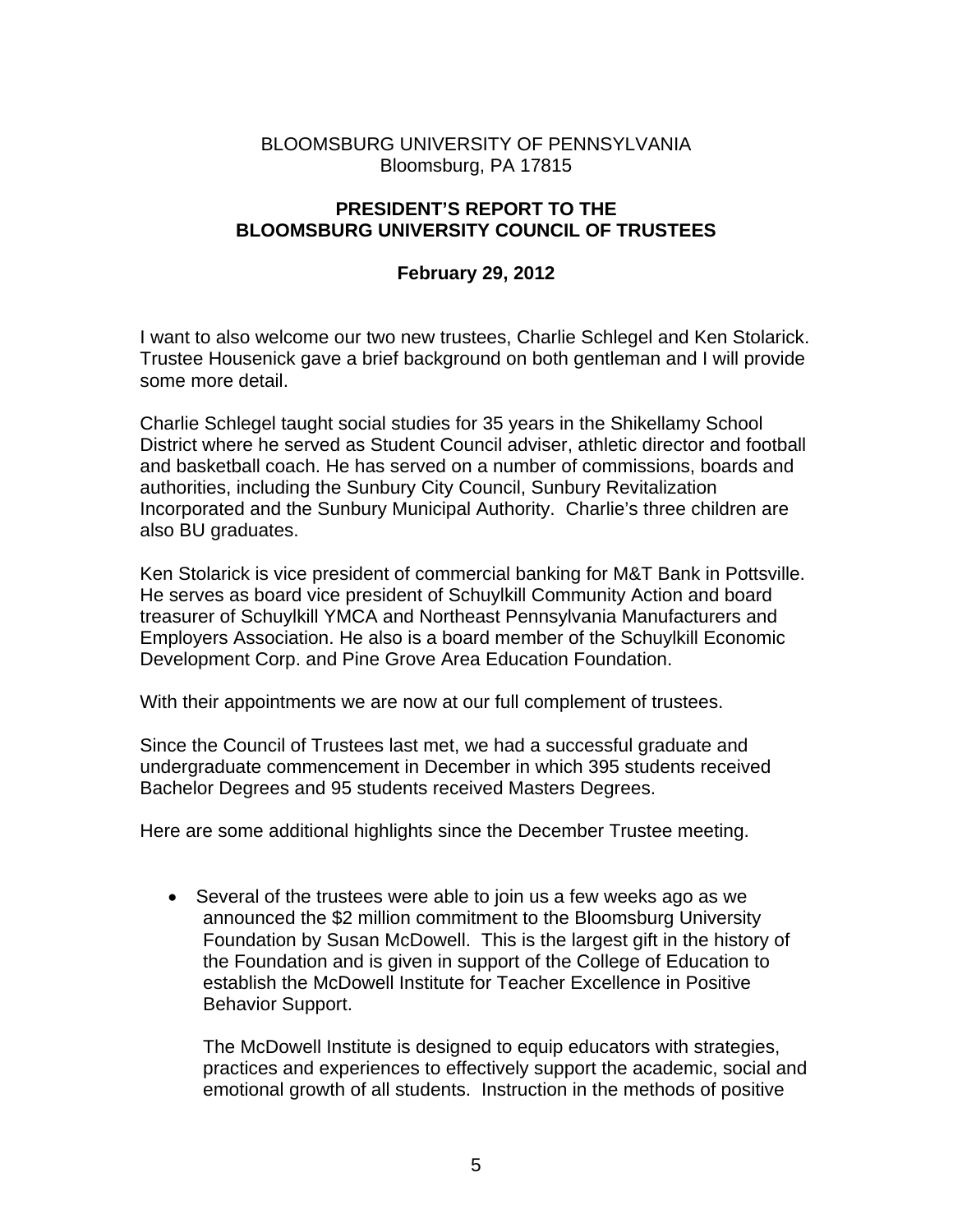behavior support will be incorporated into the curriculum, beginning with freshman-year introductory courses and carrying through to student teaching.

 Last fall, the BU Council of Trustees approved the Bachelor of Applied Science in Technical Leadership. During their January meeting, the PASSHE Board of governors approved this new major, the first of its kind in the 14 PASSHE institutions and only the second in the Commonwealth.

The program addresses the growing demand for technical skills combined with professional skills. Bloomsburg University will be partnering with Lehigh Carbon Community College and the Lehigh Career and Technical Institute.

- Bloomsburg University, in cooperation with Bloomsburg Hospital, will offer a cardiac rehabilitation exercise program. The program is designed for adults age 18 and older with known stable heart disease and risk factors for heart disease. The sessions are designed to help individuals reduce their risk for heart disease by increasing their level of regular exercise and physical activity. In addition, participants will receive individualized instruction on cardiovascular risk reduction.
- The College of Business faculty are beginning to move from their temporary location into their permanent offices in Sutliff Hall. All faculty will be moved and classes held in the renovated Sutliff Hall after the spring break. Sutliff Hall will be officially dedicated on Friday, April  $27<sup>th</sup>$  at 3:00 p.m.
- The Leadership and Executive Education Program, or LEEP, is a new initiative of the College of Business and launched during the fall semester. LEEP offers training to businesses in order to target and strengthen specific management skills with a focus on results-oriented implementation. This fee-based program is held at the participating company's workplace. General Dynamics, ING and Geisinger have participated in the program.
- The Campus Child Center has moved into their new location in Montour Hall. They were relocated due to the renovation of Elwell Hall.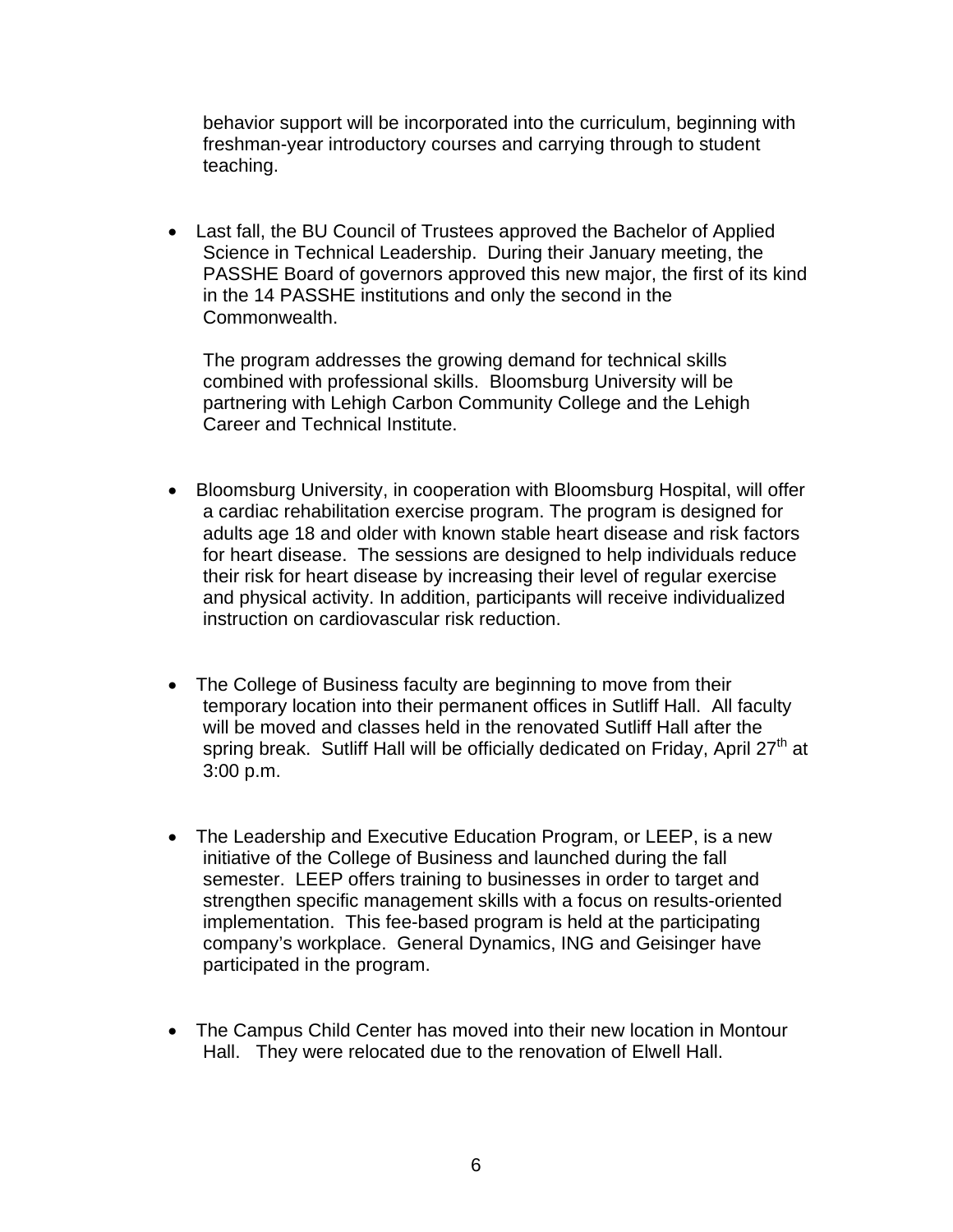- Our admissions department reports that application processing is ahead of last year at this time. At last count we were around the 10,000 mark for applications.
- Dr. Nathaniel "Ned" Green, Physics and Engineering and Dr. Jeff Brunskill, Geography and Geosciences, received a \$39,000 grant to develop a solar energy kiosk. The kiosk will accompany the solar array that was installed in December on the south side of Ben Franklin. The solar array will be used to support educational initiatives regarding renewable energy and energy use on campus.
- The *First and Goal* scholarship campaign is approaching the \$2 million goal. The campaign celebration and dedication of the football field in honor of Coach Danny Hale will take place on Saturday, April 28. The day's festivities will start at noon with the Huskies spring football game followed by the campaign celebration, field dedication ceremony and tailgate luncheon at Robert B. Redman Stadium.
- Springfest 2012 will again be held this year on the Bloomsburg University upper campus. Springfest is a series of recreational, high energy outdoor activities for students to participate in as an alternative to Block Party. Last year's inaugural event hosted more than 300 students.
- The Trash to Treasure event was held on campus on one of the few snowy days we have had this winter. This annual event raised just over \$8,000 for the local United Way.
- We acknowledged one retired faculty member this morning and since the president officially grants faculty emeriti status, I want to officially congratulate Dr. Mainuddin Afza from the Department of Management.

Congratulations also go to two other individuals recognized this morning; Robert Hakim who was awarded Manager Emeritus and Linda Hill who was awarded Non-Instructional Emerita.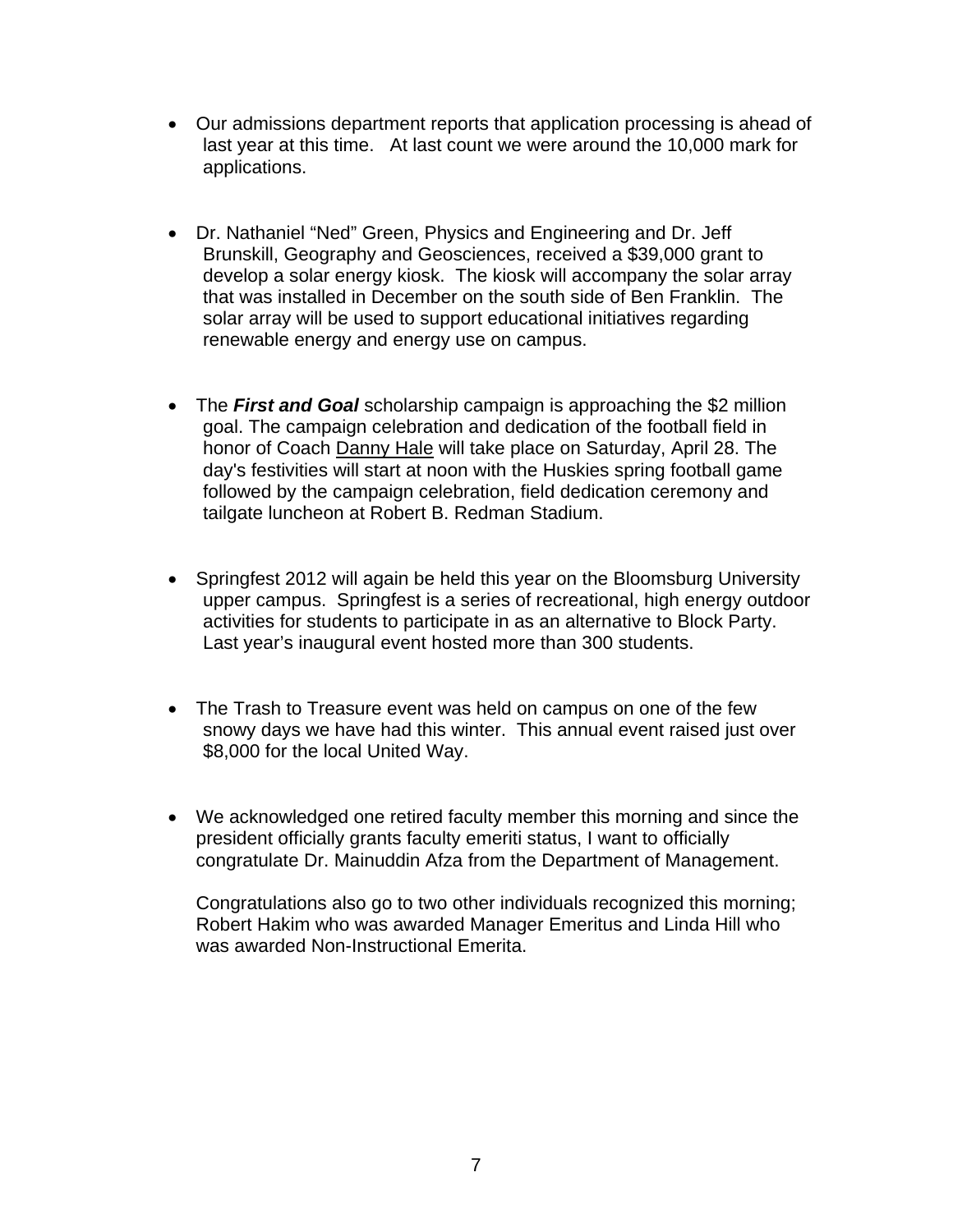# **COUNCIL OF TRUSTEES QUARTERLY MEETING MINUTES June 6, 2012**

The Bloomsburg University Council of Trustees met in the Assembly Room of Montys at 11:00 a.m. Those in attendance:

#### **In person:**

Dr. Robert Dampman, Chair Mr. LaRoy Davis Mrs. Ramona Alley Mr. Charles Housenick, Vice Chair Mr. David Klingerman Dr. Joseph Mowad Mr. Charles Schlegel Mr. Ken Stolarick Ms. Nancy Vasta Mr. Patrick Wilson Mr. Marcus Fuller

## **University Personnel**

Dr. David Soltz, President Dr. Jonathan Lincoln, Vice Provost and Dean of Undergraduate Education Dr. Dione Somerville, Vice President for Student Affairs Dr. Richard Rugen, Vice President for Administration and Finance Mr. Erik Evans, Vice President for University Advancement Ms. Brenda Cromley, Executive Assistant to the President Ms. Jennifer Williams, Administrative Assistant, President's Office

# **Council of Trustees Advisors**

Dr. Stephen Kokoska, President, APSCUF (not present) Mr. Shawn Makar, President, AFSCME (not present) Ms. Gretchen Osterman, Bloomsburg Chapter of SCUPA Ms. Ashley Wallace, President, CGA Mr. David Stover, University Counsel (not present)

## **Pledge of Allegiance**

In accord with House Resolution Number 32, Trustee Dampman requested everyone stand for the Pledge of Allegiance to the American Flag.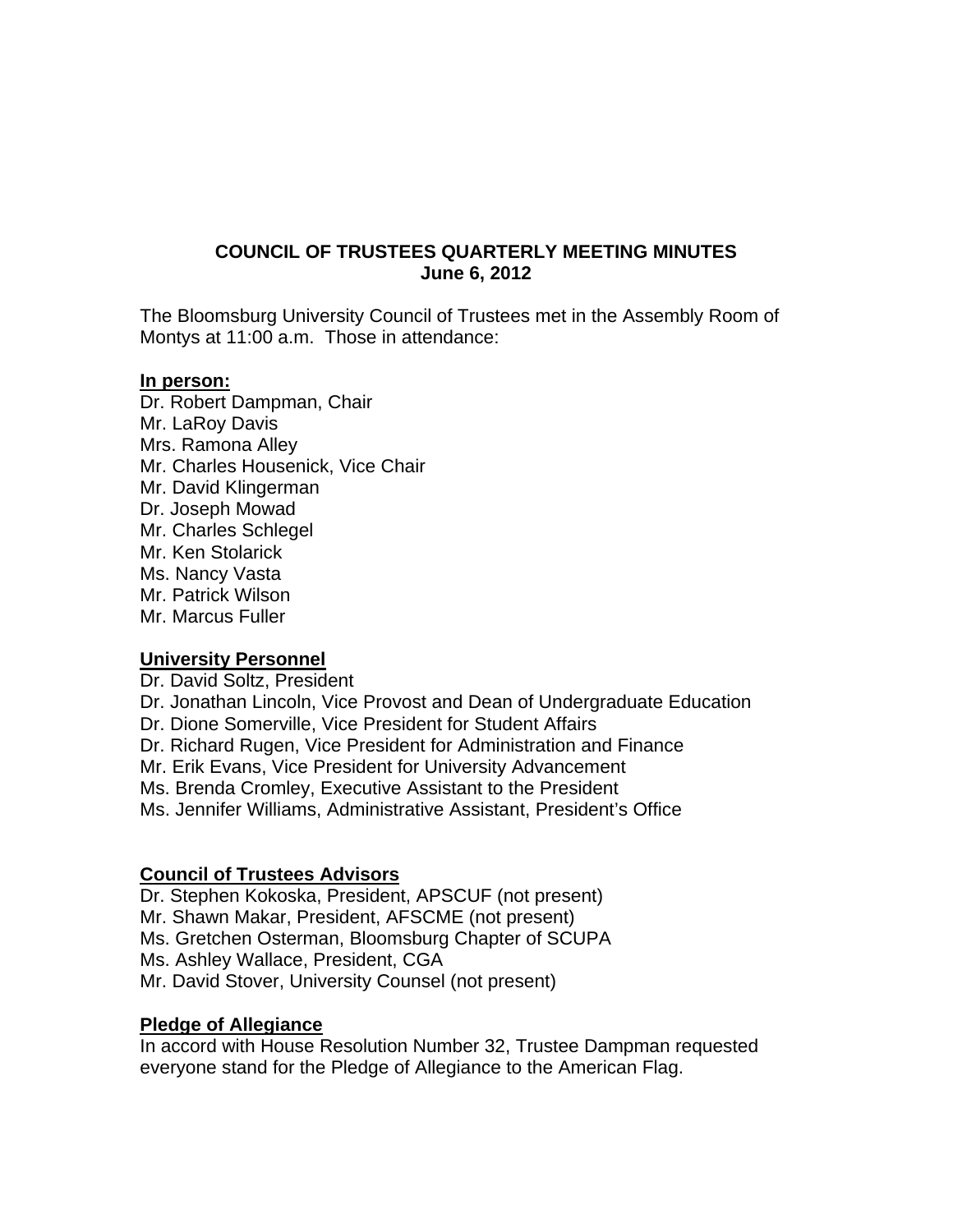# **Call to Order**

Trustee Dampman, Chair of the Council of Trustees, called the meeting to order and welcomed all those in attendance. He reported the Council of Trustees met earlier in the morning for an Executive Session to discuss real estate issues as well as conducted the annual inspection of the facilities which included Sutliff Hall, Elwell Residence Hall, Danny Hale football field at Redman Stadium, the 26 acre BU Foundation property, and the 64 acre proposed land purchase and attended the Committee of the Whole meeting.

## **Minutes of the Council of Trustees**

A motion was made by Trustee Mowad, seconded by Trustee Davis, and unanimously carried that the February 29, 2012 minutes be approved.

# **NEW BUSINESS**

## **Introductions**

Trustee Dampman introduced those in the audience who were either nominated or granted Emeritus status: Ms. Mary Gardner, Dr. Brenda Keiser (not present), Ms. Cindy Harris, and Mr. Tom Patacconi. Several individuals spoke on behalf of their respective departments to express reasons for nominating the individuals.

Trustee Dampman also recognized those individuals serving on our Advisory panel: Mr. Shawn Maker (not present), Ms. Gretchen Osterman, Dr. Stephen Kokoska (not present), Ms. Ashley Wallace, and Mr. David Stover (not present).

# **PRESIDENT**

## **Non Instructional Emeritus**

On a motion by Trustee Alley, seconded by Trustee Mowad, Non Instructional Emeritus status was unanimously approved for Cindy Harris and Tom Patacconi.

## **President's Report**

President Soltz reviewed his President's Report with the Trustees. A copy of the report will be appended to the minutes.

## **GENERAL ADMINISTRATION**

## Action items:

Dr. Dampman introduced Dr. Richard Rugen, Vice President of Administration and Finance, to lead discussion of the General Administration section of the agenda.

## **64 Acre Land Purchase from the Bloomsburg University Foundation**

On a motion by Trustee LaRoy Davis, seconded by Trustee Ramona Alley, the following resolution was unanimously approved: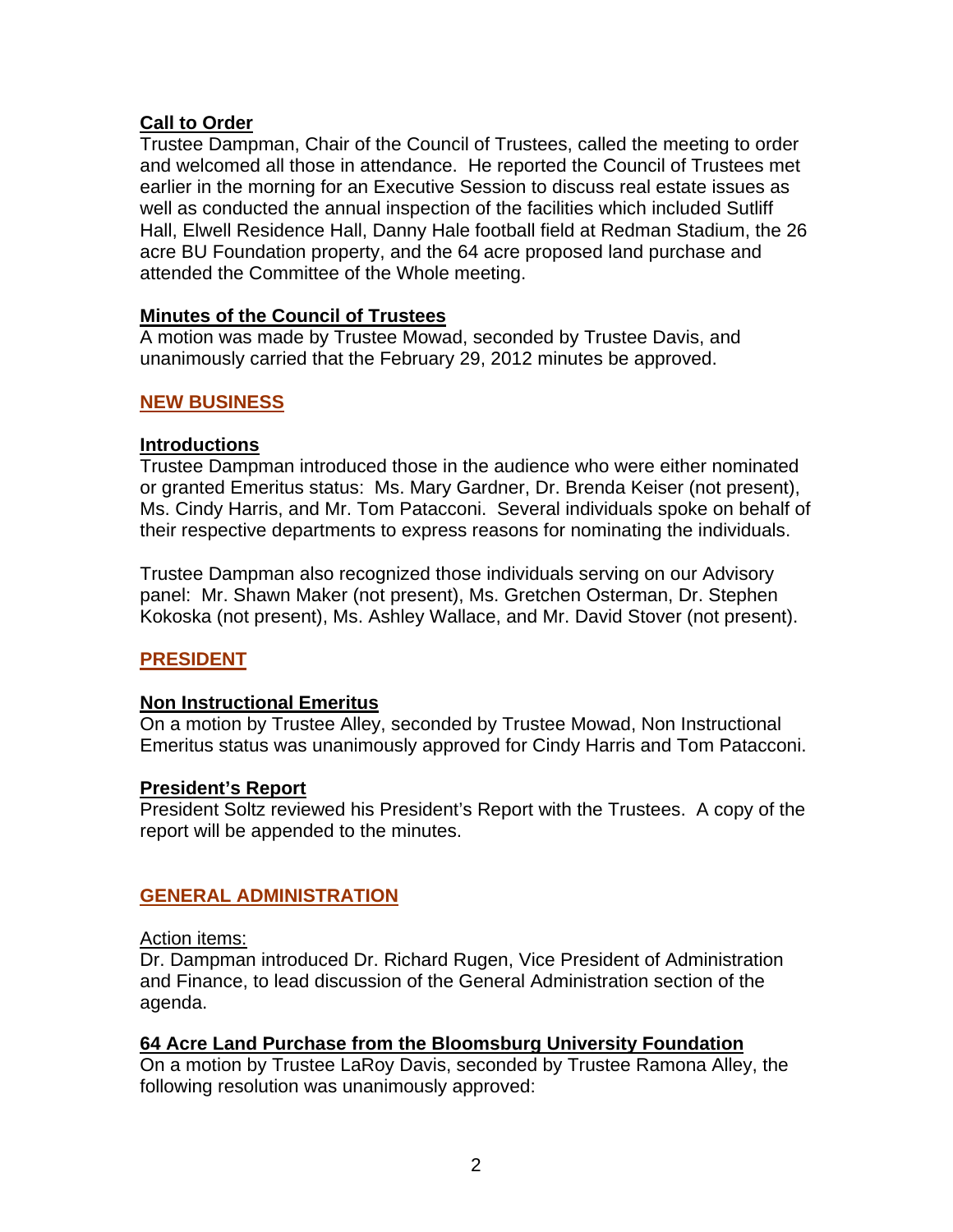**WHEREAS:** The Bloomsburg University Foundation, Inc. ("Foundation") purchased 64 acres of land from Catawissa Lumber and Specialty Co., Inc. on June 29, 2005 (the "property"); and

**WHEREAS**: The Foundation is willing to sell the property to the University; and

**WHEREAS:** The University desires to purchase the property to satisfy current and future University needs; and

**BE IT RESOLVED:** That the Council of Trustees hereby recommends that the Board of Governors of the State System of Higher Education approve the acquisition of the property by the University; and

**BE IT FURTHER RESOLVED:** That the Council of Trustees authorizes the University to carry out the purchase of the property, upon the approval of the Board of Governors, consistent with all applicable policies and procedures.

#### **Resolution for the Inspection of Facilities**

Trustee Davis made a motion to approve the following resolution:

**WHEREAS,** members of the Council of Trustees at Bloomsburg University of Pennsylvania did conduct their annual inspection of facilities on Wednesday, June 6, 2012 and found maintenance procedures that ensure buildings and structures are being properly maintained and in good working order and found also that lawn, flower, shrubbery, tree and recreation areas were attractive and well maintained. Trustees conducted a tour of Sutliff Hall, and viewed Elwell Residence Hall, Danny Hale Field, the 26 acre BU Foundation property and the 64 acre proposed land purchase.

**NOW, THEREFORE, BE IT RESOLVED,** that the Council of Trustees of Bloomsburg University of Pennsylvania expressed its approval of both the general condition and the care of the facilities, and transmits their sentiments to the Board of Governors of the State System of Higher Education.

Second by Trustee Joseph Mowad. Unanimous approval.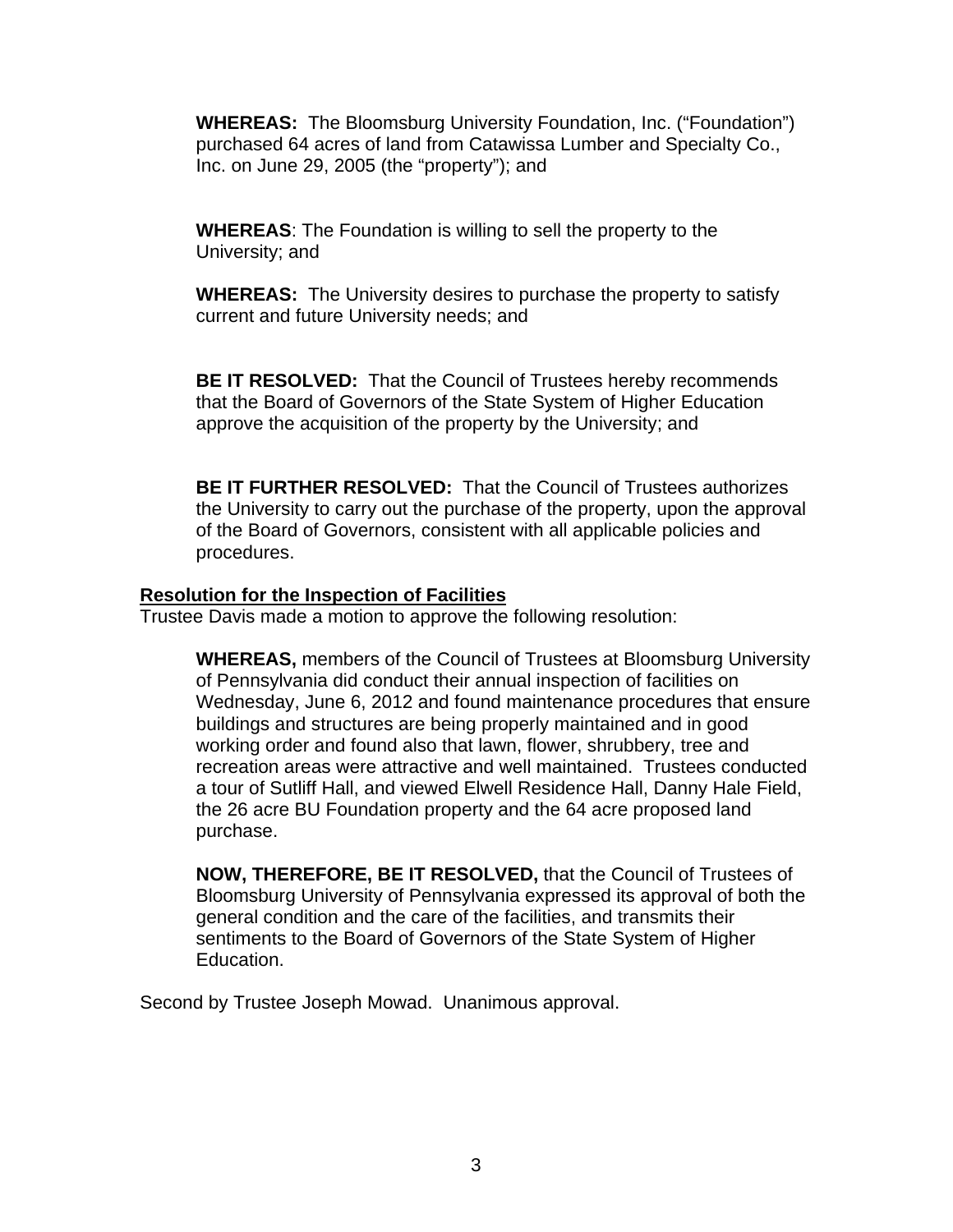## **Approval of Purchasing Activity**

Trustee Davis made a motion, seconded by Trustee Charles Housenick and unanimously carried, to approve purchasing activity under Act 188 in excess of \$10,000 for January 16, 2012 to April 30, 2012.

# **OTHER BUSINESS**

## **Nominating Committee**

Trustee Dampman called upon Trustee Alley to present the committee's recommendation for a slate of officers for the 2012-2014 fiscal years. Trustee Alley made a motion to accept the following:

> Dr. Robert Dampman - Chair Mr. Charles Housenick – Vice Chair Mr. Patrick Wilson – Secretary

Second by Trustee Davis.

Abstaining: Trustees Dampman, Housenick, and Wilson

Motion approved.

# **GENERAL ADMINISTRATION**

## **Information item: Construction Update**

Dr. Richard Rugen introduced Mr. Eric Ness, Assistant Vice President of Facilities Management to present and update on construction projects on campus. Those included: the new figurehead on the campus quad foundation, Elwell Hall renovation, Sutliff Hall renovation, Lightstreet Road Intersection update, Honeysuckle Housing Pedestrian Bridge, Waller Addition/Renovation, and the Campus Master Plan update and committee members.

# **STUDENT AFFAIRS**

## **Information item: Career Development presentation**

Dr. Dione Somerville introduced Ms. Jeanne Fitzgerald, interim director of Career Development. Her presentation included information on: Who they serve, what services they provide our students and alumni, campus partnerships, and results of post graduate activities.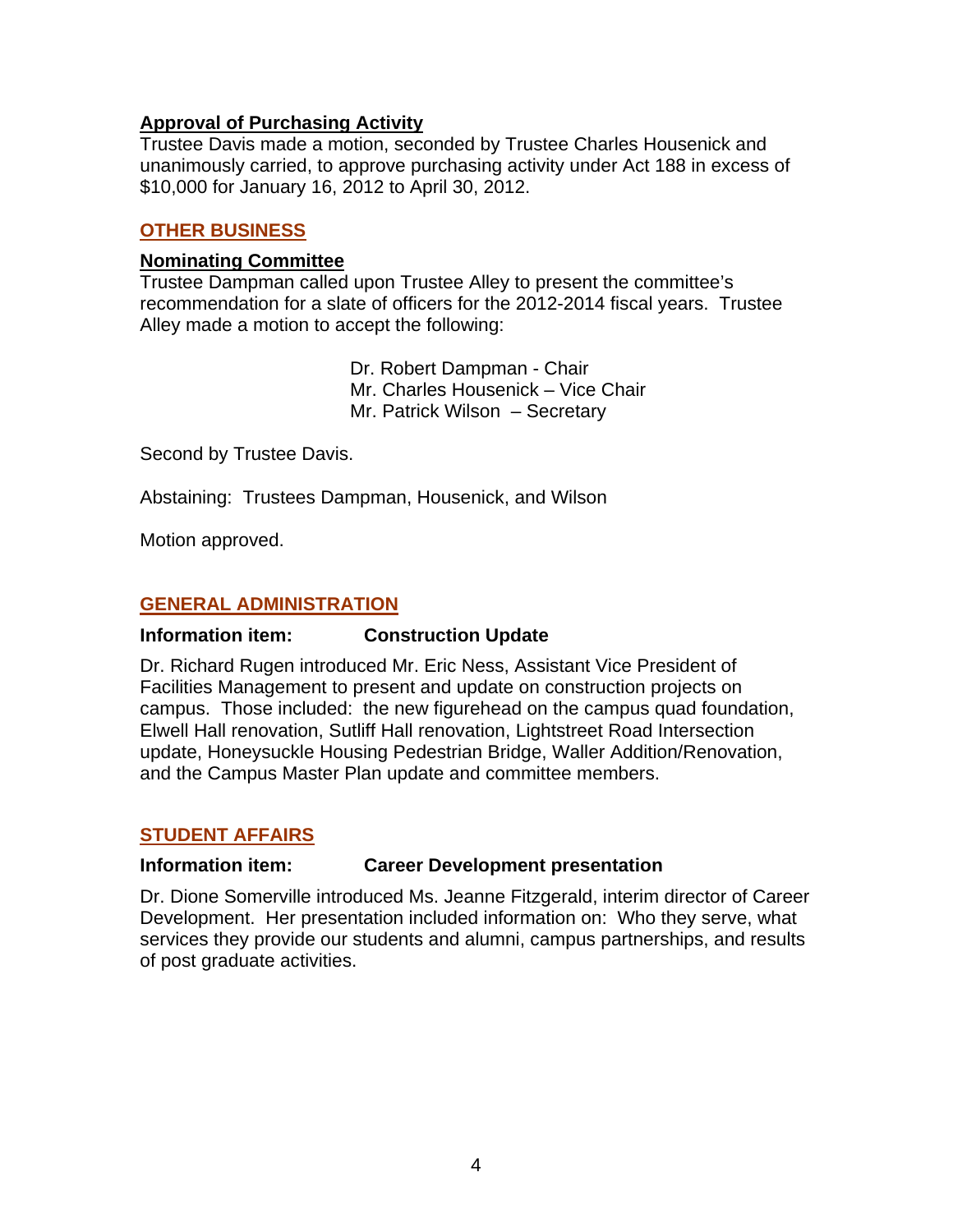## **Adjournment**

With no other items to be presented to the Council, and on a motion made by Trustee David Klingerman, second by Trustee Mowad, and unanimously approved, Trustee Dampman adjourned the meeting at 12:10 p.m.

\_\_\_\_\_\_\_\_\_\_\_\_\_\_\_\_\_\_\_\_\_\_\_\_ \_\_\_\_\_\_\_\_\_\_\_\_\_\_\_\_\_\_\_\_\_\_\_\_\_\_\_ Patrick Wilson **Jennifer D. Williams**<br>Secretary **Administrative Assistem** Administrative Assistant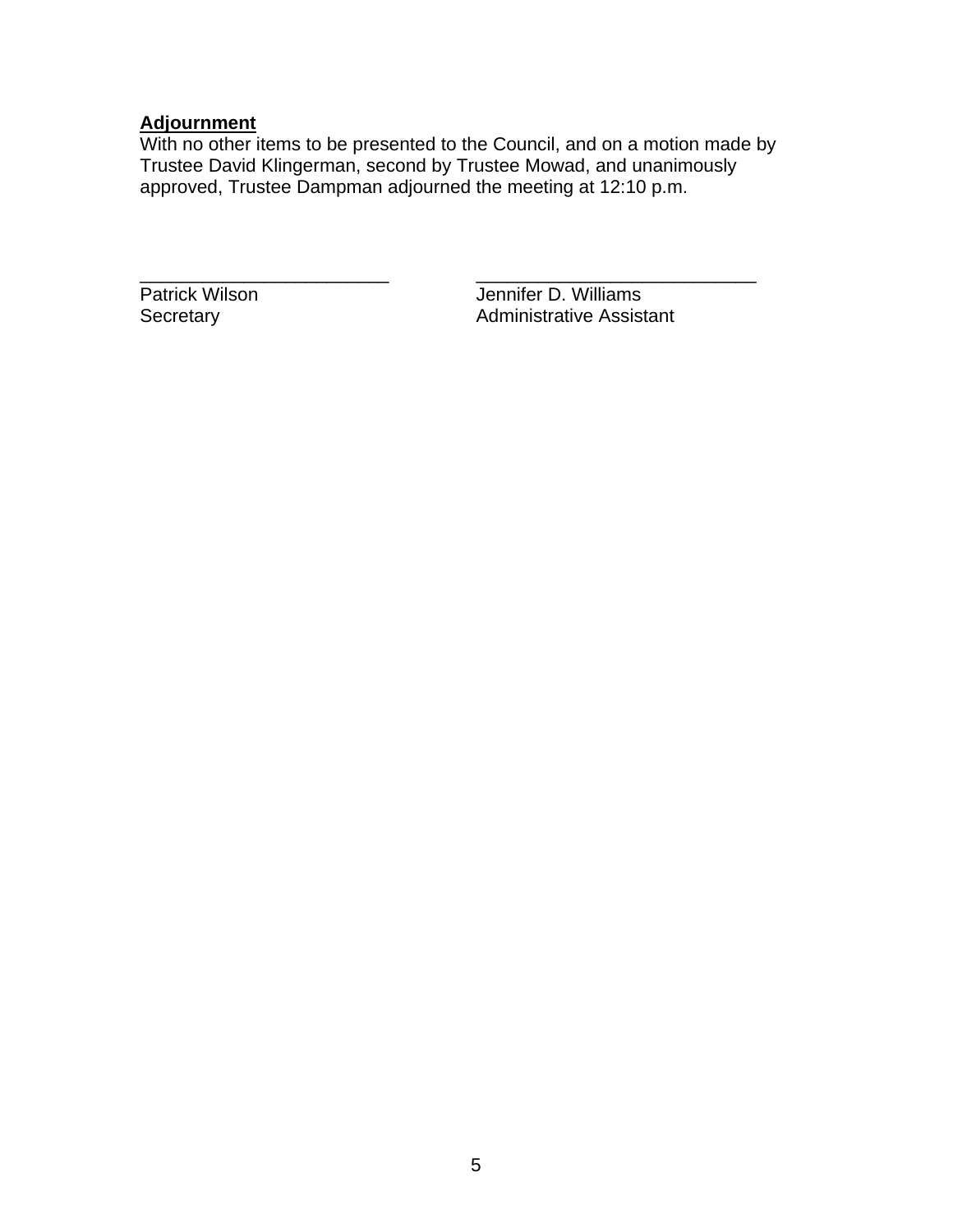# BLOOMSBURG UNIVERSITY OF PENNSYLVANIA Bloomsburg, PA 17815

# **PRESIDENT'S REPORT TO THE BLOOMSBURG UNIVERSITY COUNCIL OF TRUSTEES**

#### **June 6, 2012**

Here is a summary of what our divisions have accomplished since we met in late February.

• On Friday evening, May 11<sup>th</sup>, 238 students received degrees during our graduate commencement in Haas Center for the Arts, Mitrani Hall.

Our two undergraduate commencement ceremonies were held on the Academic Quad on Saturday, May 12. A total of 1,297 seniors took part in the ceremonies. The weather was ideal and the campus looked beautiful.

David Williams, president and CEO of the Make-A-Wish Foundation of America was our speaker at both undergraduate ceremonies. Mr. Williams is a 1981 alumnus with a Bachelor of Science degree in business administration from BU and an MBA from the University of Houston. He previously served 10 years at Habitat for Humanity International where he rose to executive vice president and chief operating officer.

- As the Trustees know, Dr. Michael Tidwell, Dean of the College of Business, is leaving us to become Dean of the College of Business at Eastern Michigan University. We wish him well in this next phase of his career.
- We have permanently filled two key university positions.
	- o Dr. Elizabeth Mauch has accepted the position of dean of the College of Education. She has been serving as interim dean since 2009.

Dr. Mauch earned her Bachelor of Science degree in mathematics from Moravian College and both her Masters and PhD from Lehigh University. She began her tenure at Bloomsburg University in 1999 as assistant professor of mathematics. In 2004, Dr. Mauch was promoted to associate professor of mathematics and in 2009 became a full professor. You may recall that Dean Mauch played a pivotal role in working with the Advancement Division in securing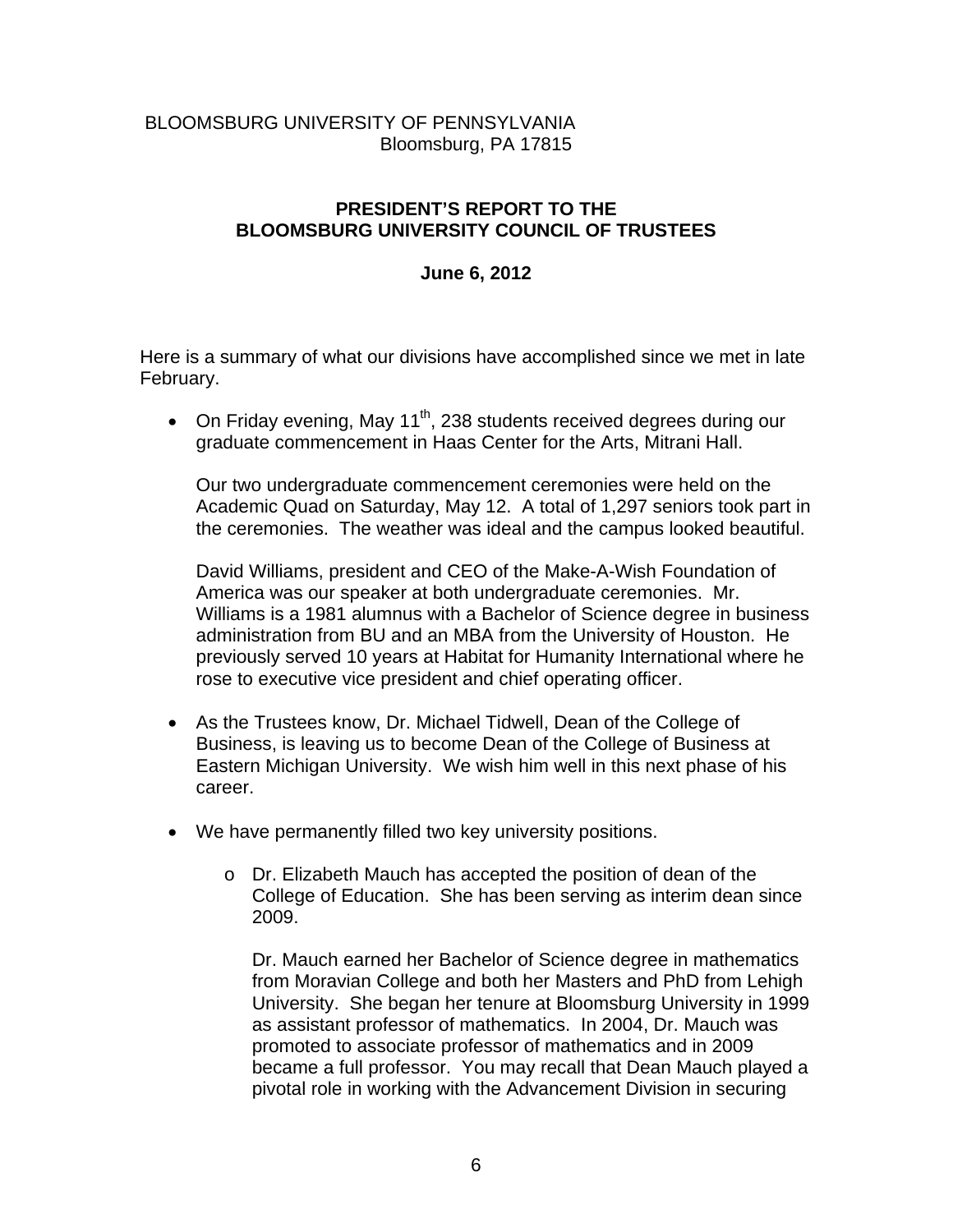the funding for the McDowell Institute for Teacher Excellence in Positive Behavior Support.

o Dr. Sheila Dove Jones has been named director of Planning and Assessment, a position she held as interim director since 2009.

Dr. Jones is an alum, earning both her Bachelor of Science and Masters in Special Education from Bloomsburg State College. In 1987, she received her doctoral degree from the University of Missouri-Columbia in Special Education Curriculum Development and Educational Administration. Additionally, in 2006, Dr. Jones earned a Master of Science in Instructional Technology from BU. She began her career with Bloomsburg University in 1990 and has served primarily in the Department of Exceptionality Programs. Dr. Jones has served in many capacities including director of our TALE Center, Assistant Dean and Director of Field Placement for the (then) College of Professional Studies, Special Education Graduate Advisor and Special Education Program Coordinator.

 Dr. Robert Gates will serve as interim associate vice president and dean of Graduate Studies and Research. This vacancy is the result of Dr. Larry Fritz accepting a position as dean of Graduate Studies and Research at the California State University – LA.

Dr. Gates completed his Bachelor of Science in English at the University of Maine – Farmington. He completed his Master's in Secondary Education and doctorate in Educational Administration at the University of Louisville. He began his tenure at BU in 1993, in 1997 was promoted to associate professor and in 2001 promoted to full professor. He served as Chair of the Educational Studies & Secondary Educational Department, the Graduate Coordinator for the same department and for three years served as Assistant Dean for the (then) College of Professional Studies.

 Many of the Trustees were able to join us at two major events held in April.

The first was the dedication of our new Sutliff Hall on April 27. I was pleased at the number of contributors to the Sutliff campaign who attended along with faculty, staff and students who participated in the dedication.

The next day, Saturday, we celebrated the success of exceeding the \$2M goal of the scholarship campaign for Bloomsburg University football. The football field is now officially named in honor of long-time football coach, Danny Hale.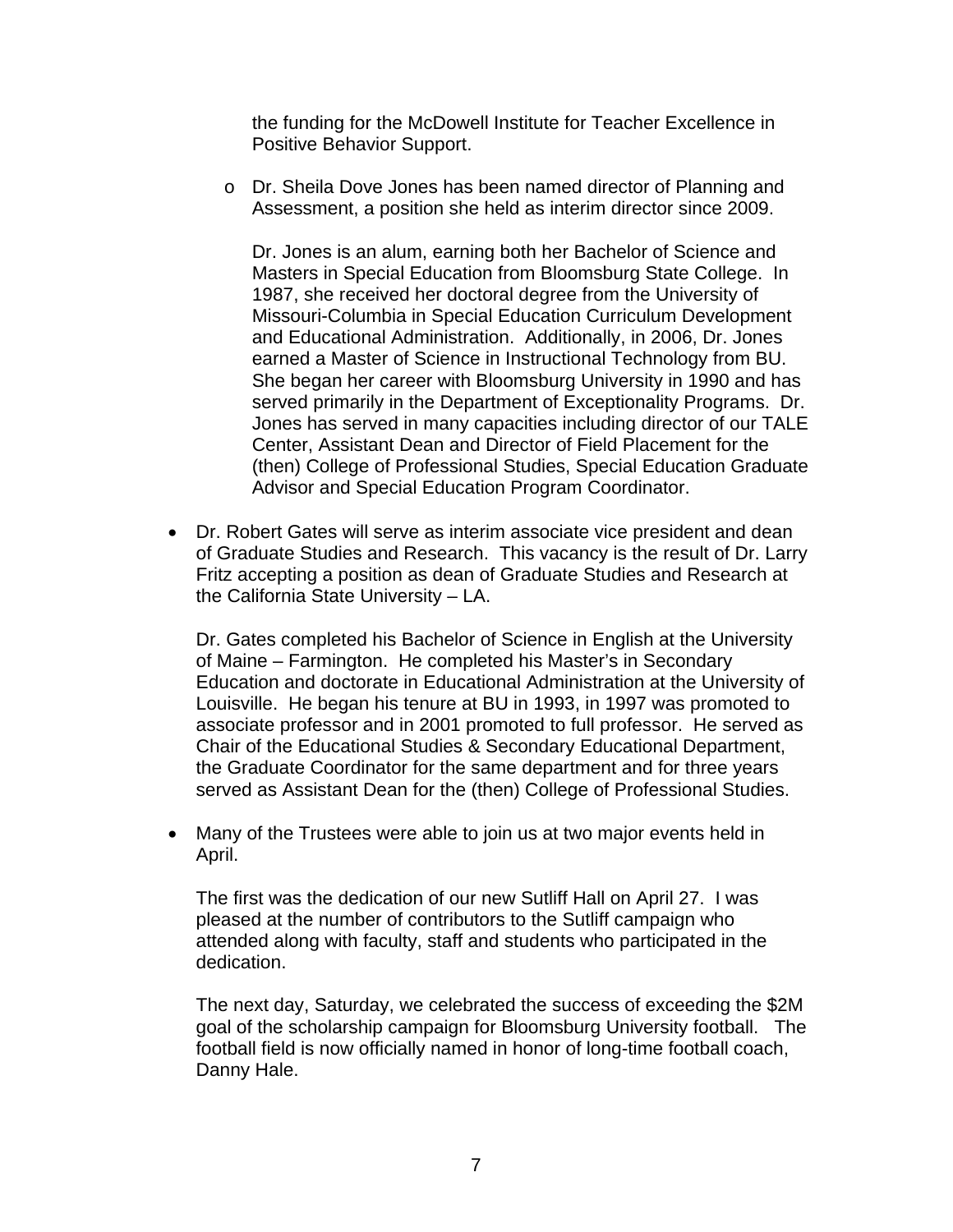My congratulations to Erik Evans and his Advancement Division on their fundraising efforts for both the Sutliff Hall campaign and the *First and Goal* campaign.

- Dr. Cynthia Venn, associate professor of geography and geosciences, and Dr. Christopher Hallen, professor of chemistry, were awarded a \$20,000 grant from the Susquehanna River Heartland Coalition for Environmental Studies to support summer research on the waters of the Susquehanna River watershed. The grant supports the projects of four summer interns who will be in the field sampling and in the lab analyzing samples.
- I want to recognize Dr. Scott Inch, professor of mathematics, computer science and statistics, who was recently named the TechQuest Pennsylvania's 2012 Technology Educator of the Year. Winners were recognized in 11 categories. More than 100 statewide organizations and individuals submitted over 200 nominations for this year's awards. Dr. Inch teaches the courses in BU's bachelor's degree in computer forensics.
- Our second annual Springfest, held on the upper campus during a Saturday in April, saw 531 students enjoy a variety of events. Activities included the Quest climbing wall and high adventure challenges, intramural athletic events, Zumba fitness, lawn games, flip-flop decorating, music and food. I am pleased that Springfest is becoming a popular alternative to other types of end-of-spring semester parties.
- The university book store is partnering with Campus Book Rentals to increase availability of rental books. It is expected that the new partnership model will average more than 50% of textbooks available for rent at the University Store. In addition, the pricing of the rentals will be considerably lower on titles where used books are available for rent, thereby easing the costs for students.
- Bloomsburg Athletics was awarded the 2011-12 PSAC Dixon Trophy, for the third time in the award's history. The F. Eugene Dixon Trophy is awarded by PSAC to the member institution whose athletic program earns the best overall finish in conference championships and/or regular-season play. During the course of the academic year, points are awarded based on an institution's finish in the 23 conference sports. Only a school's best 12 finishes, six men's and six women's, are used in the final calculation of the Dixon Trophy standings.
- Our men's track and field program produced its first national champion when BU sophomore, Justin Shirk, recorded a first-place finish in the javelin for NCAA Division II. Coach Bernie Empie said Justin's throw was his personal best and a BU record. Now Justin also has a chance to compete in the Olympic Trials if he chooses. In addition to his track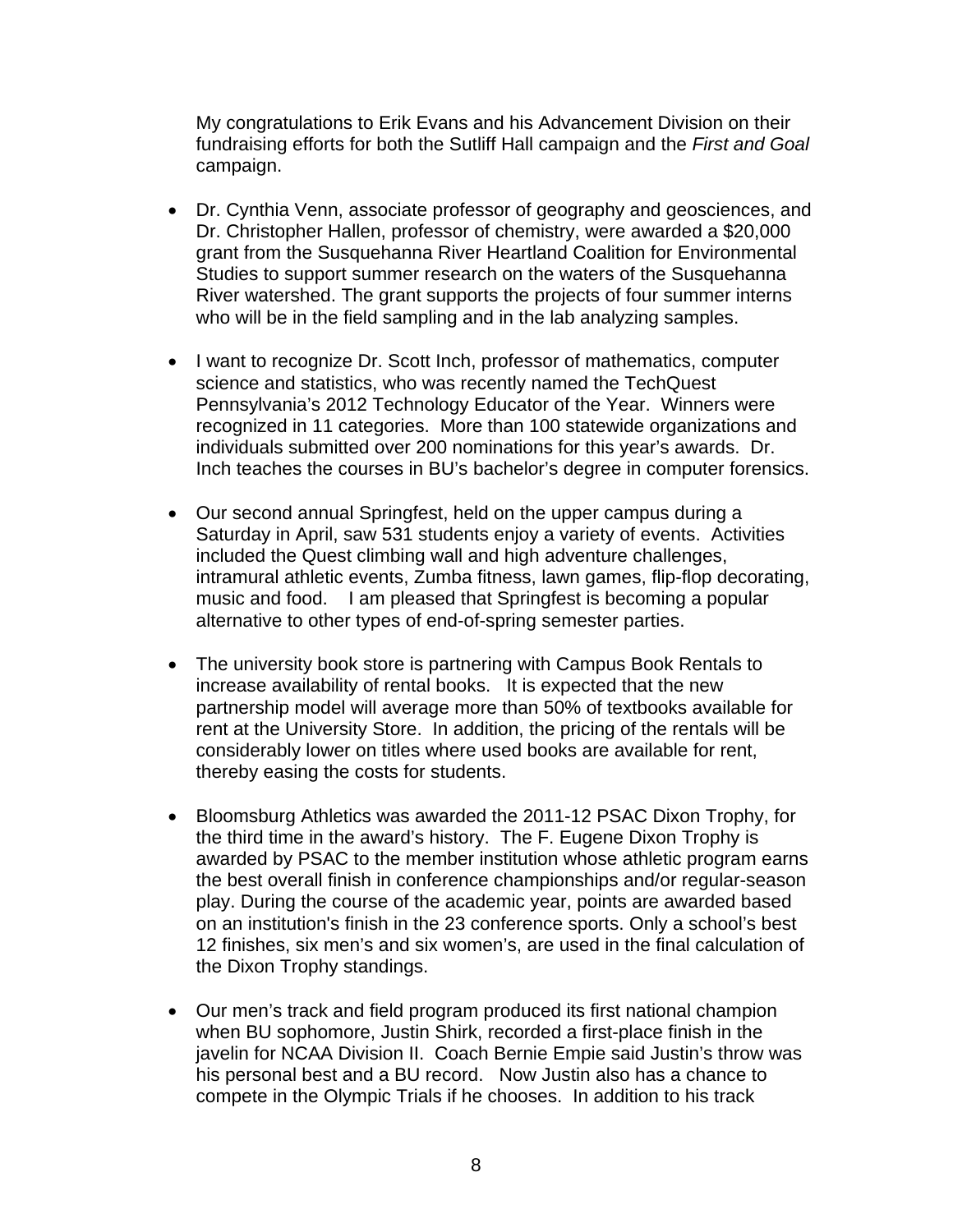national championship, Justin is also an outstanding football player and was a starter on the Huskies last season at linebacker.

- One of our yearly community partnerships, Empty Bowls, had record attendance of 525 at the April event, raising \$7,000 for the Bloomsburg Food Cupboard. BU student volunteers numbered 135.
- Bloomsburg University was, for the fourth time, named to the President's Higher Education Community Service Honor Roll. This designation recognizes our commitment to bettering the community through community service and service learning. The Empty Bowls event I just mentioned was cited as one of the key projects noted in our award.

The SOLVE volunteer office coordinates BU students as they contribute to community service. During 2011, our students tallied a total of 81,020 hours of community service including service learning.

- Bloomsburg University held its semi-annual "Trash to Treasure" event in early May to support the Columbia County United Way. I'm proud to report that donations totaled \$8,300. The January event raised \$8,093.
- It is my pleasure to report that 15 faculty earned promotions effective the fall semester of 2012; 13 from Assistant Professor to Associate Professor and 2 from Associate Professor to full Professor. Additionally, 24 faculty received tenure.
- We recognized retired staff and faculty this morning and since the president officially grants faculty emeriti status, I want to mention in this report those who have been awarded that distinction by me. Congratulations to Mary Gardner and Dr. Brenda Keiser. My congratulations also go to those who were granted non-instructional emeriti status; Cindy Harris and Tom Pattaconi.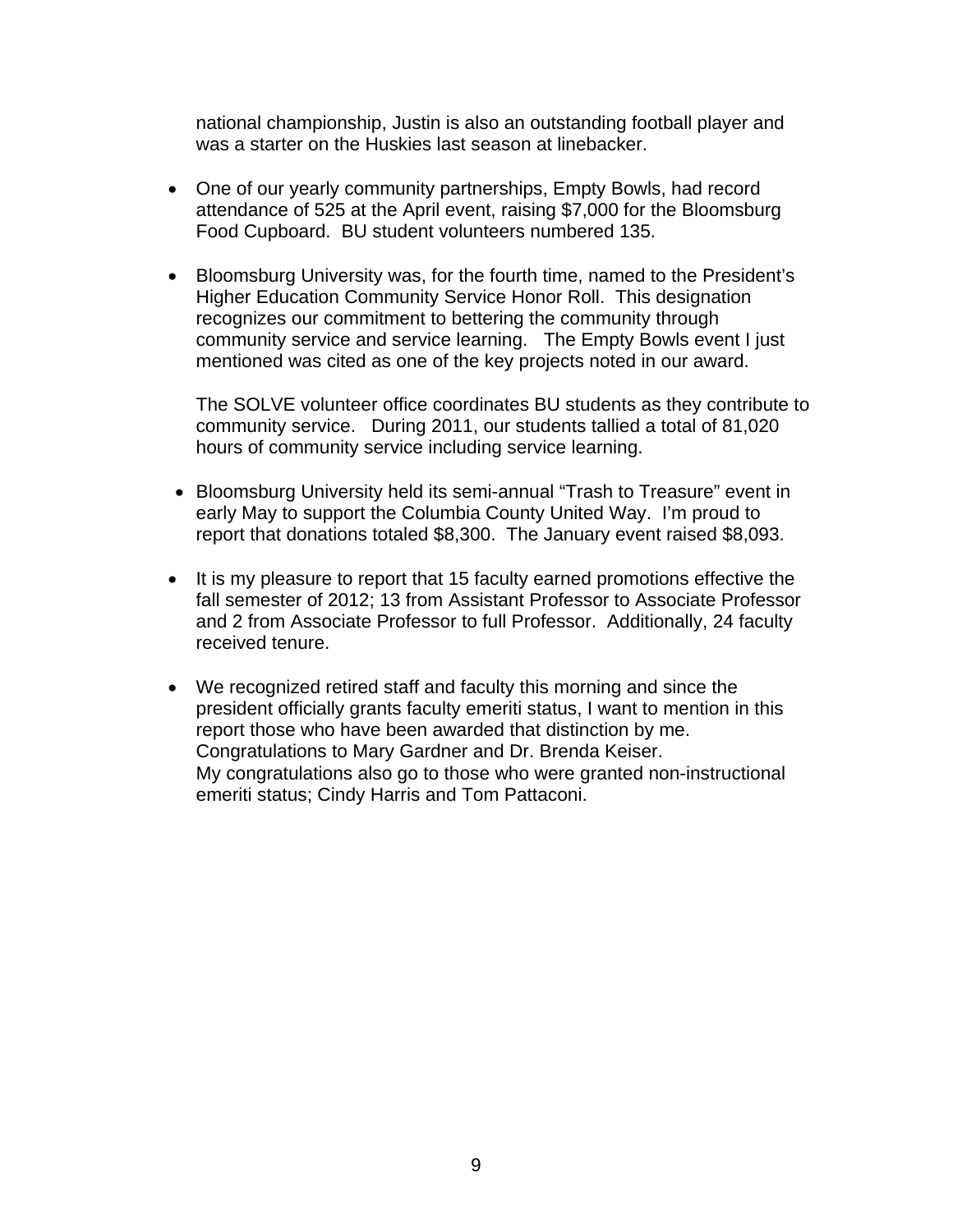# **COUNCIL OF TRUSTEES QUARTERLY MEETING MINUTES November 28, 2012**

The Bloomsburg University Council of Trustees met in the Assembly Room of Montys at 10:00 a.m. Those in attendance:

#### **Present:**

Dr. Robert Dampman, Chair Mr. Charles Housenick, Vice Chair Mrs. Ramona Alley Mr. Marcus Fuller Mr. David Klingerman Dr. Joseph Mowad Mr. Charles Schlegel Mr. Kenneth Stolarick Mr. Patrick Wilson, Secretary

#### **Absent:**

Mr. LaRoy Davis Ms. Nancy Vasta

#### **University Personnel**

Dr. David Soltz, President Dr. Ira Blake, Provost and Senior Vice President for Academic Affairs Dr. Dione Somerville, Vice President for Student Affairs Dr. Richard Rugen, Vice President for Administration and Finance Mr. Erik Evans, Vice President for University Advancement Ms. Brenda Cromley, Executive Assistant to the President Ms. Jennifer Williams, Administrative Assistant, President's Office

#### **Council of Trustees Advisors**

Dr. Stephen Kokoska, President, APSCUF (not present) Mr. Shawn Makar, President, AFSCME (not present) Ms. Gretchen Osterman, Bloomsburg Chapter of SCUPA (not present) Ms. Ashley Wallace, President, CGA Mr. David Stover, University Counsel (not present)

#### **Pledge of Allegiance**

In accord with House Resolution Number 32, Trustee Dampman requested everyone stand for the Pledge of Allegiance to the American Flag.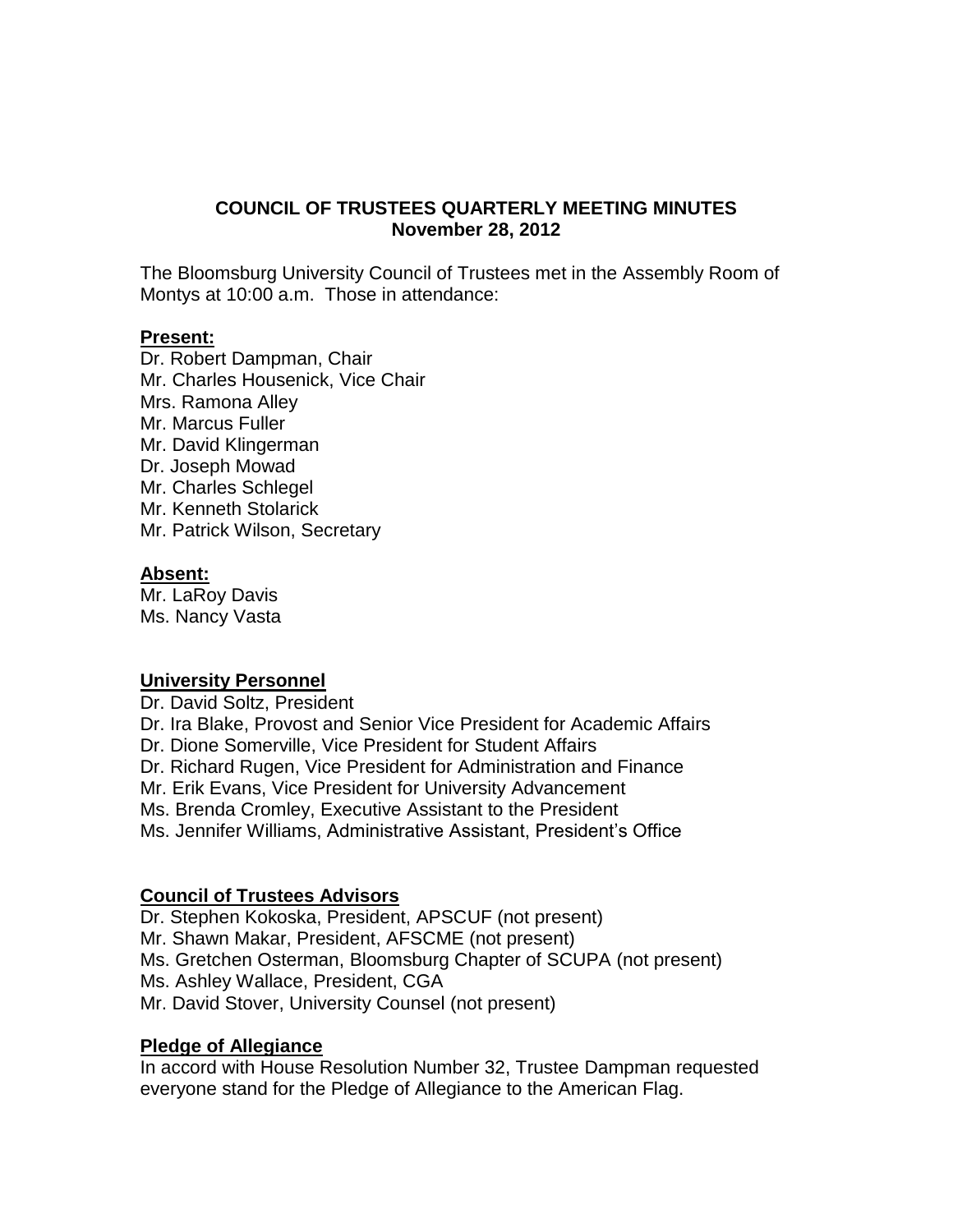# **Call to Order**

Trustee Dampman, Chair of the Council of Trustees, called the meeting to order and welcomed all those in attendance.

#### **Minutes of the Council of Trustees**

A motion was made by Trustee Alley, seconded by Trustee Schlegel, and unanimously carried that the September 12, 2012 minutes be approved.

## **NEW BUSINESS**

#### **Introductions**

Trustee Dampman introduced Dr. Wendy Miller, Mr. James Mullen, Dr. Bruce Rockwood, and Ms. Luci Ruckle who were nominated and granted Emeritus status by Dr. Soltz.

Trustee Dampman recognized those individuals serving on the Advisory panel: Mr. Shawn Maker (not present), Ms. Gretchen Osterman (not present), Dr. Stephen Kokoska (not present), Ms. Ashley Wallace, and Mr. David Stover (not present).

#### **PRESIDENT**

#### **President's Report**

President Soltz reviewed his President's Report with the Trustees. A copy of the report will be appended to the minutes.

#### **Non Instructional Emeritus**

On a motion by Trustee Alley, seconded by Trustee Mowad, Non Instructional emeritus was unanimous approved for Ms. Lucille Ruckle.

## **GENERAL ADMINISTRATION**

Trustee Dampman recognized Dr. Richard Rugen, Vice President of Administration and Finance, to lead discussion of the General Administration section of the agenda.

#### **Board of Governors Policy 1985-04-A**

On a motion by Trustee Stolarick, seconded by Trustee Wilson, the following resolution was approved unanimously:

**WHEREAS,** the Bloomsburg University Foundation exists solely for the benefit of the university, requires an annual external audit of funds and publishes copies thereof, and annually makes significant contributions to the benefit of Bloomsburg University of Pennsylvania students and its academic programs; and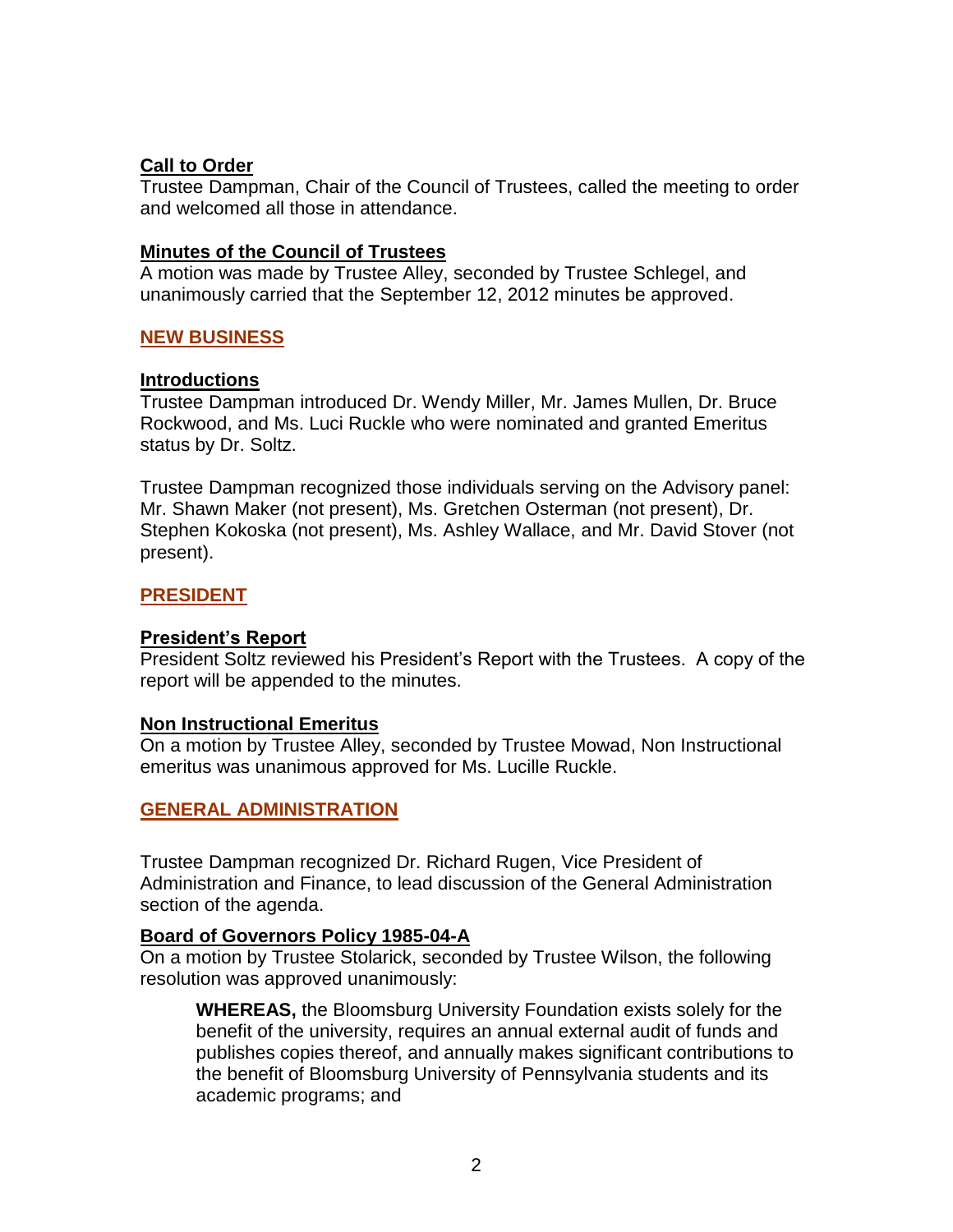**WHEREAS,** a satisfactory written memorandum of understanding exists between The Bloomsburg University Foundation and Bloomsburg University of Pennsylvania; and

**WHEREAS,** appropriate fiduciary agreements have been enacted to allow the Bloomsburg University Foundation to retain university gifts and grants; and

**WHEREAS,** the Bloomsburg University Foundation does not and will not undertake programs or activities that are not properly part of the university's academic mission; and

**NOW, THEREFORE, BE IT RESOLVED,** that the Bloomsburg University of Pennsylvania Council of Trustees certifies that the Bloomsburg University Foundation is in compliance with the Board of Governors Policy 1985-04-A which speaks to university external financial support.

## **Approval of Purchasing Activity**

Trustee Stolarick made a motion, seconded by Trustee Schlegel and unanimously carried, to approve purchasing activity under Act 188 in excess of \$10,000 for August 1, 2012 to October 31, 2012.

# **ACADEMIC AFFAIRS**

Trustee Dampman called on Dr. Ira Blake, Provost and Senior Vice President of Academic Affairs, to lead discussion on the Academic Affairs section of the agenda.

Dr. Blake introduced Dr. Jonathan Lincoln, Vice Provost and Dean of Undergraduate Education. Dr. Lincoln introduced Dr. Ted Roggenbuck, Assistant Professor in the English Department and the Director of the Bloomsburg University Writing Center. Dr. Roggenbuck along with two students, Jordan Flaherty (a senior English/Professional Writing major) and Olivia Rios, a senior English/Secondary Education major) presented on "Writing Across the Disciplines."

The Bloomsburg University Writing Center has been in existence since 2009, and consists of a three-tiered training program as well as additional outreach available to students. The center is on pace for a record semester of helping 1,230 students with their writing through a number of face to face sessions. There are undergraduate research and internships available to students. Students Jordan and Olivia presented on their experiences with the English 101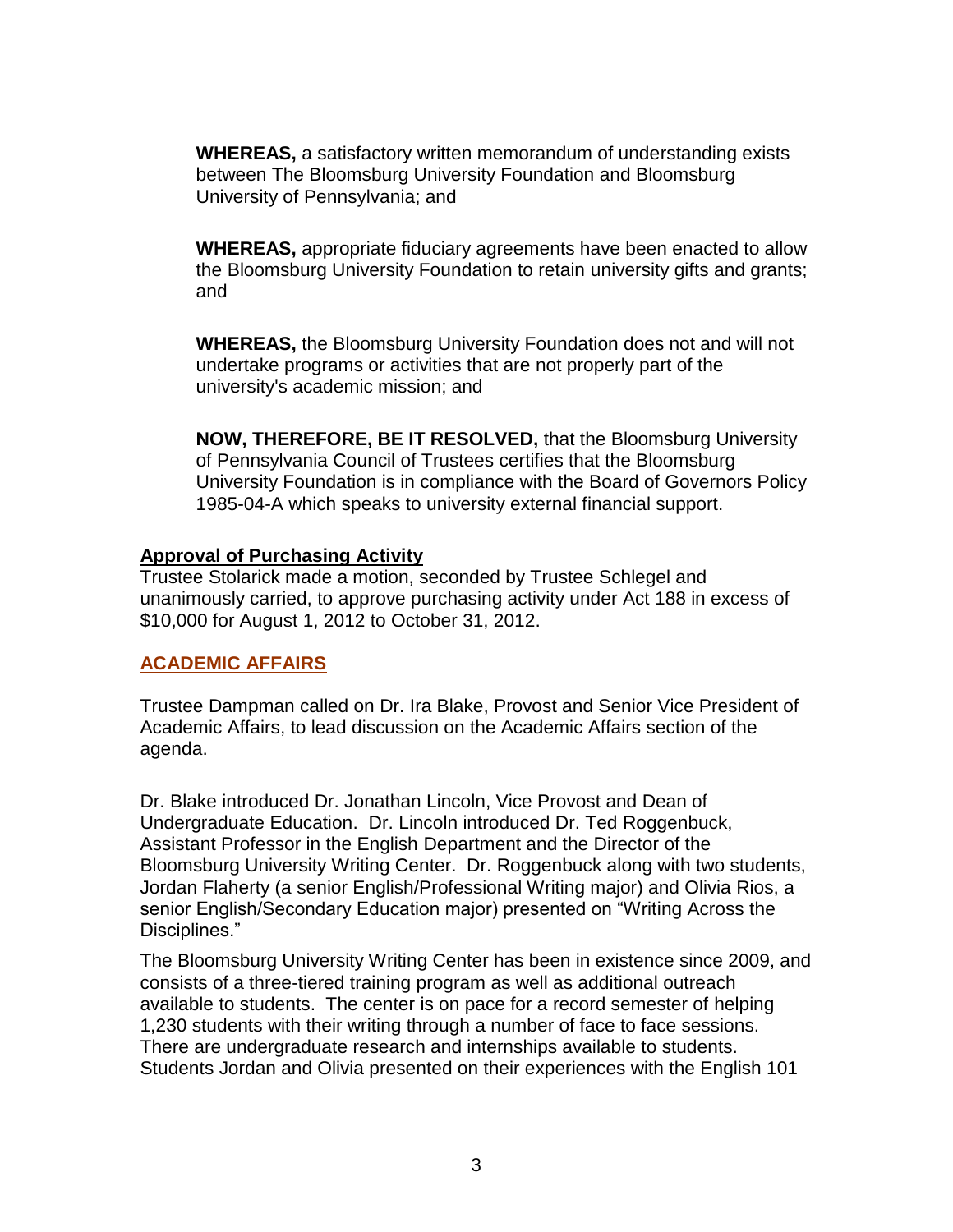ePortolio requirement as well as the Berwick High School Writing Advisory Committee. (see attached for presentation)

# **GENERAL ADMINISTRATION**

## **Capital Planning Update**

Dr. Richard Rugen introduced Mr. Eric Ness who presented the capital planning update. Plans for Elwell Hall, Sutliff, Honeysuckle Housing pedestrian bridge, Lightstreet Intersection Upgrade, Steam Plant Boilers Upgrade, Waller addition/renovation, McCormick Renovation, Proposed new student union, Old Science demo-housing option, and an overview of the Campus Master Plan were all reviewed with the trustees.

The Draft Capital Project request was also reviewed with the trustees for FY2013-14 to FY 2017-18

| Priority      | <b>Project Title</b>                                             | <b>Anticipated Funding</b> |
|---------------|------------------------------------------------------------------|----------------------------|
|               | Waller renovation/addition                                       | FY2013-2014                |
| $\mathcal{P}$ | <b>McCormick Renovation</b>                                      | FY2017-2018                |
| -3            | Facilities Maintenance Building Relocation not in 5 year program |                            |

# **OTHER BUSINESS**

## **2013-2014 Council of Trustees Meeting calendar**

Trustee Dampman called to the attention of the trustees the 2013-2014 Council of Trustees meeting calendar included in their packets.

Dr. Soltz recognized Dr. Richard Rugen on his retirement from Bloomsburg University as the Vice President of Administration and Finance over the past 10 years.

## **Adjournment**

With no other items to be presented to the Council, Trustee Dampman adjourned the meeting at 11:25 a.m.

\_\_\_\_\_\_\_\_\_\_\_\_\_\_\_\_\_\_\_\_\_\_\_\_ \_\_\_\_\_\_\_\_\_\_\_\_\_\_\_\_\_\_\_\_\_\_\_\_\_\_\_

Patrick Wilson **Disk Example 20** Jennifer D. Williams Secretary **Administrative Assistant**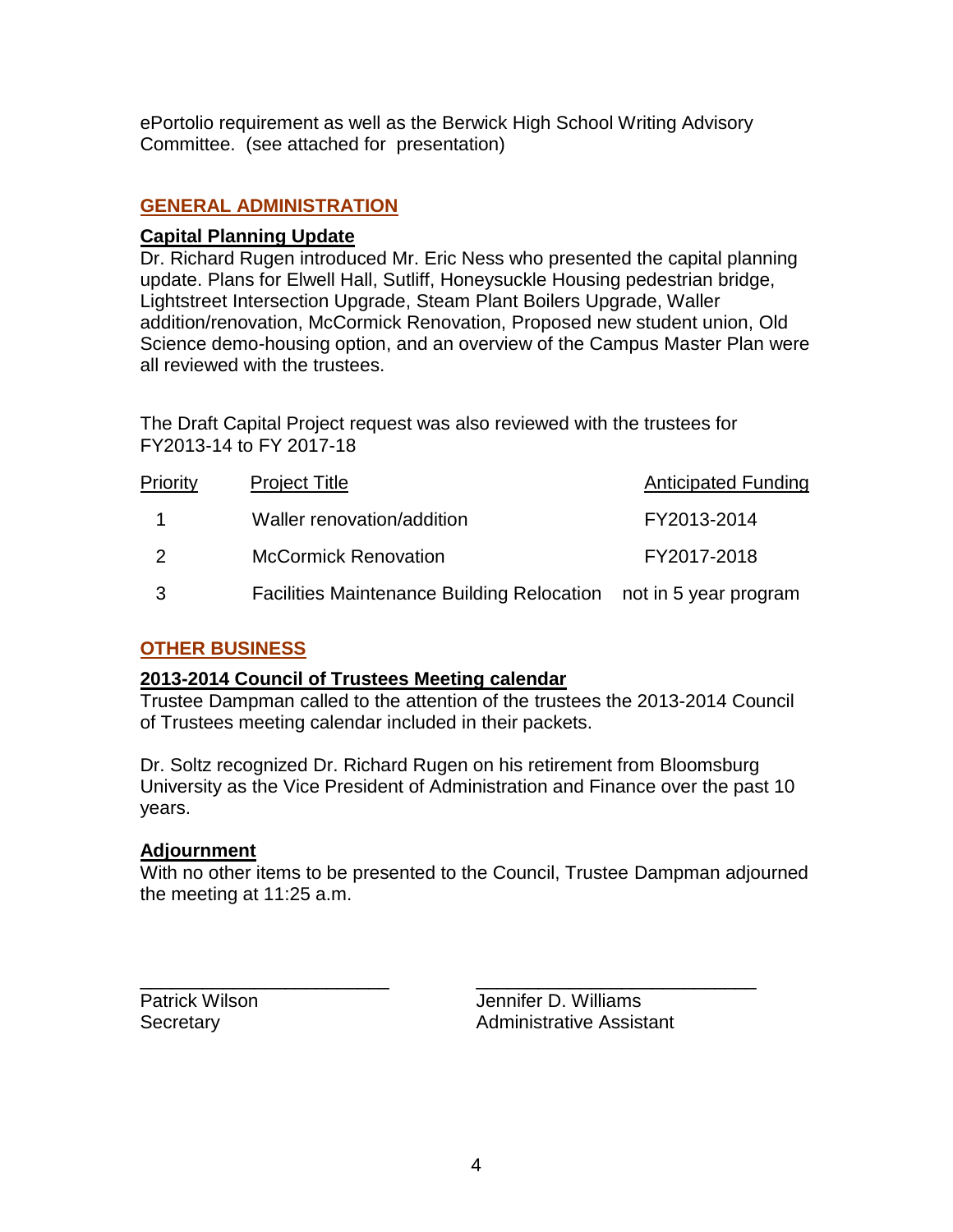# BLOOMSBURG UNIVERSITY OF PENNSYLVANIA Bloomsburg, PA 17815

# **PRESIDENT'S REPORT TO THE BLOOOMSBURG UNIVERSITY COUNCIL OF TRUSTEES**

# **November 28, 2012**

Here are a few University highlights since we met in September.

 Bloomsburg University was again listed as one of the best universities in the country according to U.S. News and World Report's annual ranking of U.S. colleges and universities. BU is listed at number 104 for the northern region, and ranks fifth among PASSHE institutions.

Bloomsburg University's 81 percent retention rate (percentage of freshmen who return to school) is higher than the retention rate at several colleges that earned higher overall ratings, including Shippensburg University, St. Bonaventure University, King's College and Wilkes University, and matches several universities that earned higher overall ratings, such as Millersville, Slippery Rock, Rutgers and La Salle. Bloomsburg's graduation rate of 63 percent is higher than Rutgers, ranked number 20 in the listing; Millersville, 86; Slippery Rock, 91; and Shippensburg, 100.

Best Regional Universities ranks institutions that offer a full range of undergraduate degrees and some master's degree programs but few, if any, doctoral degrees. Six hundred twenty five (625) universities are included in the rankings.

- The College of Education completed its on-site full NCATE review earlier this month. The exit interview with the Chair of the NCATE Board of Examiners was very positive. We expect the full report before the end of the spring semester.
- The McDowell Institute for Teacher Excellence in Positive Behavior Support welcomed its new director, Dr. Kathryn Nichols last month. Previously, she was employed as a Behavioral Specialist at Starkville School District in Mississippi, facilitating Positive Behavioral Interventions and Supports (PBIS) implementation and providing interventions for students exhibiting chronic behavioral issues. Prior to moving to Mississippi, she was the Project Coordinator for the RISE Project at The University of Memphis, providing technical assistance to school districts implementing inclusive practices and/or positive behavior supports. Dr.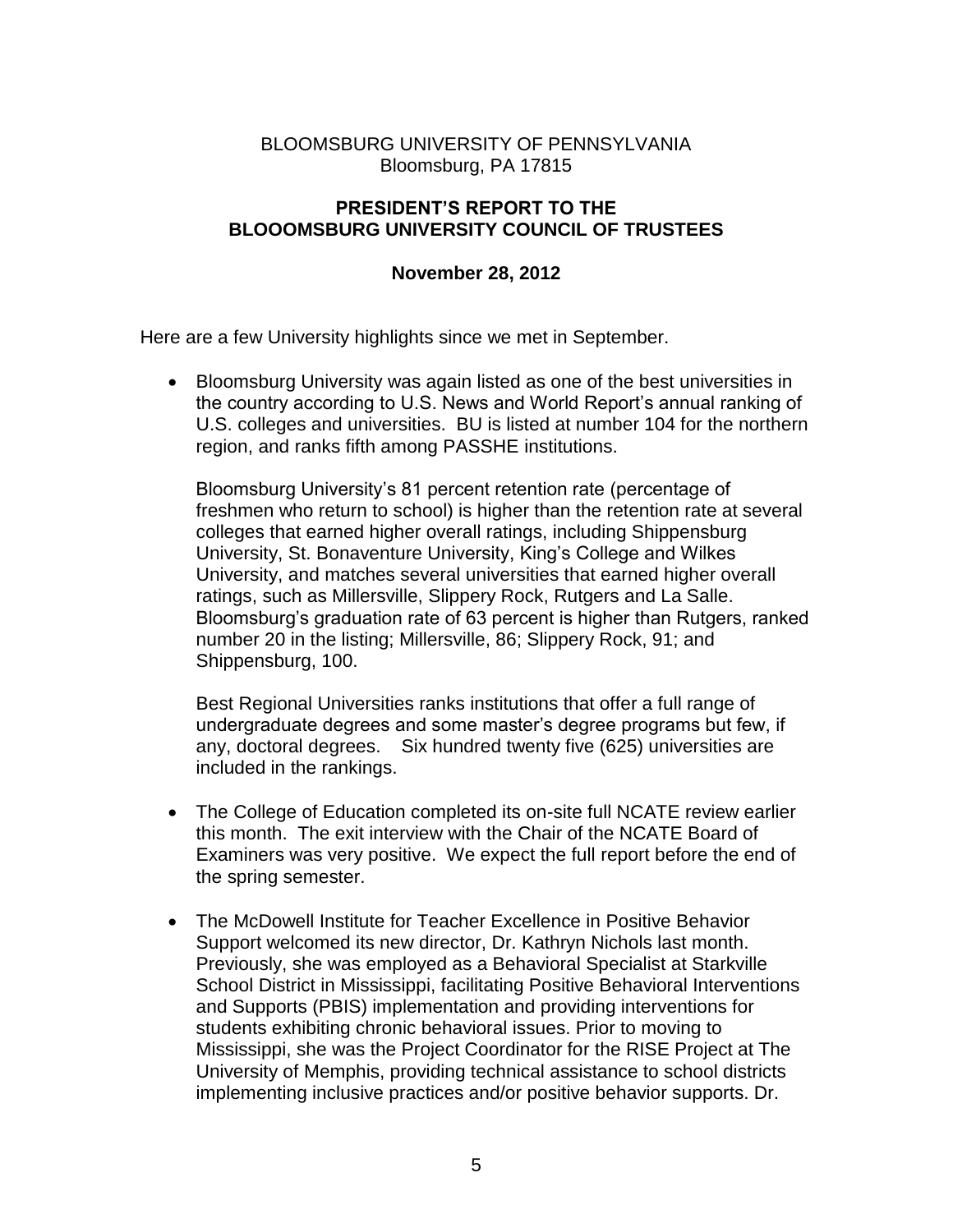Nichols earned her Master's and Educational Specialist degrees in School Psychology and a Ph.D. in Educational Psychology and Research at The University of Memphis, and she is a board certified behavior analyst.

• I am pleased to report that the BAS Technical Leadership program has received approval at the state level and has been added to the PA Statewide Eligible Training Programs/Providers List. In addition to Workforce Investment Act funding commonly accessed through CareerLink, this approval should also apply to programs included in the Trade Act, such as Trade Adjustment Allowances (TRA's) provided within the Trade Adjustment Assistance (TAA) program. Lehigh Valley CareerLink counselors are aware of our program's eligibility for funding and will be communicating this to their clients.

The entire BAS-TL project has been an outstanding example of collaboration and focus on this new direction for BU in serving students of the Commonwealth.

- Bloomsburg University hosted a PASSHE Entrepreneurial Forum on October 16 that was led by Chancellor John Cavanaugh. The Forum was conducted to highlight the recent passing of the Higher Education Modernization Act (HEMA). This new legislation allows PASSHE faculty, students and staff more freedom to develop and market new products and services. Under Act 132, new avenues have been created for the commercialization of products and inventions. Universities are now permitted to enter into license agreements for the production, distribution and sale of faculty-invented intellectual property with a company owned by the faculty/inventor or staff/inventor, or a company that employs the faculty or staff inventor.
- The College of Business had a very successful 2-day conference in early October associated with the Zeigler Institute for Professional Development. This was our second ZIPD conference. Thirty-nine (39) alumni returned to campus to give presentations to our business students. These alumni shared their stories of success in the business world and provided students with key information on how to leverage their Bloomsburg University degree to achieve their own success.
- Bloomsburg University's nursing program received a grant totaling more than \$638,000 to educate nurse practitioners who can provide primary care and preventive services within a 10-county rural region of Pennsylvania. The funding, a federal grant through the Health Resources and Services Administration, within the Health & Human Services Department, will provide tuition support to 40 nurses who wish to pursue an advanced degree as a primary care nurse practitioner during the 2012-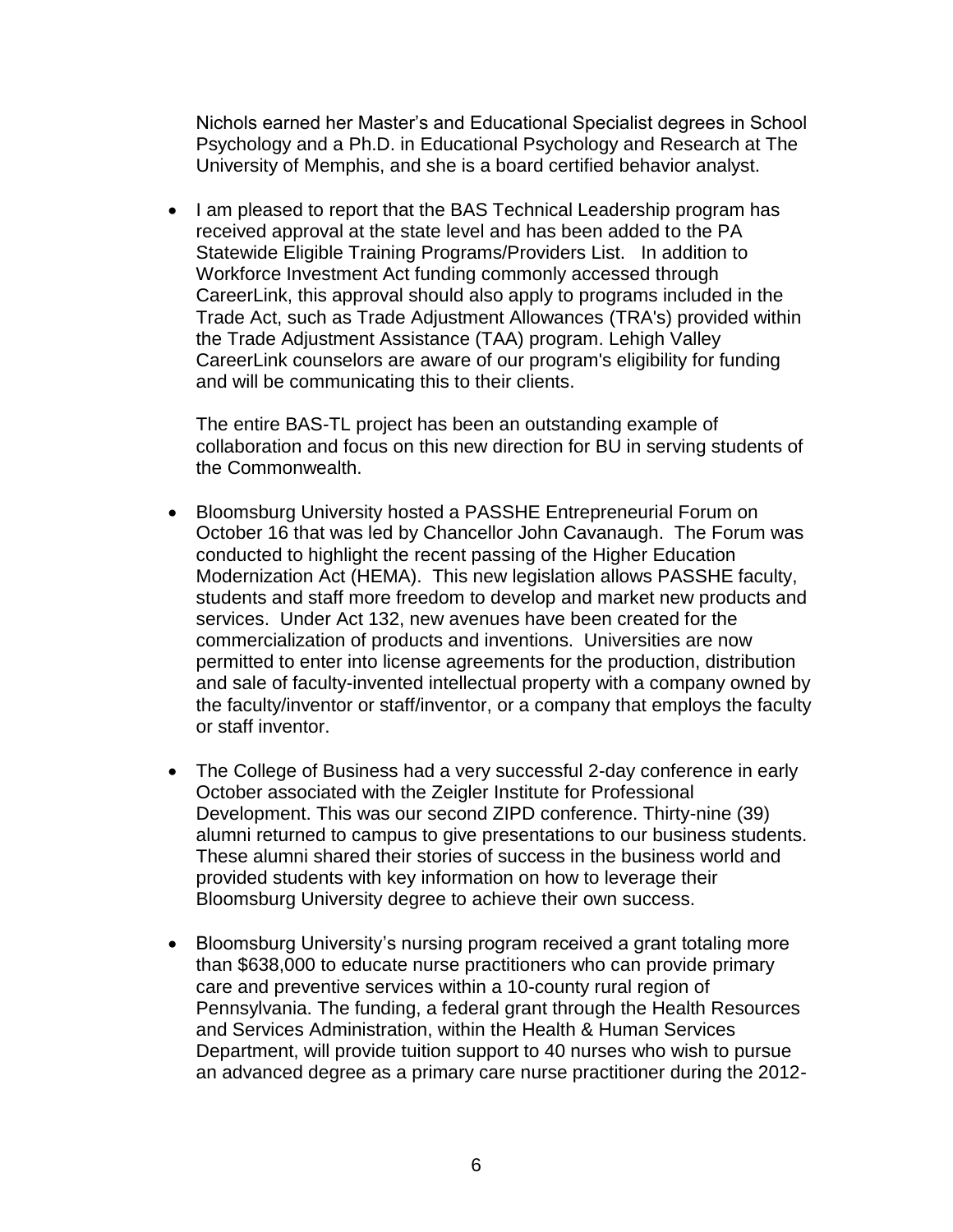2013 and 2013-2014 academic years.

 Our residence life staff has been able to move into Elwell Hall and the main lobby was opened to Elwell residents last week.

The new food venues in Scranton Commons, Subway and Starbucks, have begun construction and are expected to open during the spring semester.

- Bloomsburg University's Admissions Viewbook was honored in the Association of Marketing and Communications Professionals MARCOM Awards competition. The Viewbook was judged to be among the top 36 percent of 6,000 entries from around the world.
- The University Store has begun its partnership with Campus Book Rentals and this fall semester saw 2,400 books rented to students. Plans are underway to increase the rentable titles for spring semester and also offer more payment options for those textbooks.
- Components of BU's emergency notification system e-mail, voice mail, text messages and campus sirens - were tested on September 17th and worked effectively.

All students and registered faculty and staff, who opted to receive notification in these formats, received a test e-mail message and text messages. The sirens, installed on Elwell Hall, McCormick Center for Human Services and on the upper campus, are designed to alert the campus community when vital emergency information is available via email, voice mail and text message. BU tests the emergency notification system once each semester.

- In addition to the bi-annual test of the emergency notification system, last month, on a Sunday, we held two emergency training exercises on campus. It involved our BU police, local and state police, emergency medical responders and members of our internal emergency operations group. This was a very beneficial drill for our campus and allowed us to see where we excelled and where we need to focus our efforts.
- With the help of more than 650 volunteers and participants, BU's  $10^{th}$ annual Breast Cancer 5K Walk/Run set a record for contributions. More than \$13,000 was raised for the PA Breast Cancer Coalition.
- We acknowledged three retired faculty members this morning and since the president officially grants faculty emeriti status, I want to mention in this report the individuals who have been awarded that distinction by me. Congratulations to Dr. Wendy Miller, Department of Music, Mr. James